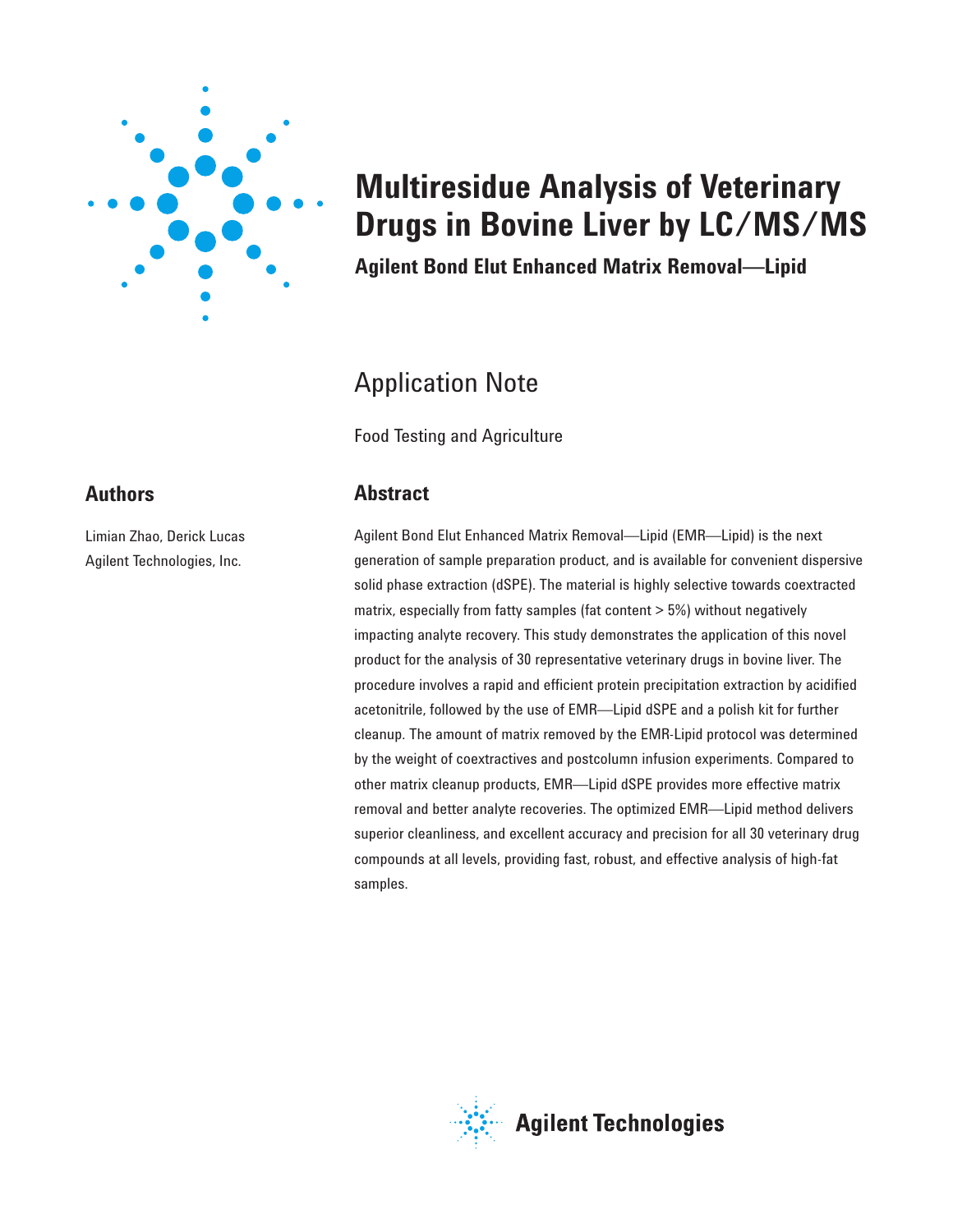## **Introduction**

Veterinary drugs are widely used for animals in the food production industry to prevent diseases, or as growth promoters. These drugs accumulate in animal tissue, and improper use can lead to drug residue build-up in edible tissues, which are a known risk to human health. With increased attention on food safety, regulations have been put in place in nearly every country to limit the drugs used in food animal production [1-4].

Foods from animal origin such as muscle, liver, and eggs are usually chemically complex and, therefore, it is critical to apply an efficient sample preparation method that includes general extraction and efficient cleanup. The established sample preparation methods include traditional solvent extraction, solid phase extraction (SPE), or a combination of multiple techniques. These methods are usually labor-intensive, time consuming, only suitable for limited classes of compounds, and require additional method development.

Multiclass, multiresidue methods are becoming increasingly popular in regulatory monitoring programs due to their increased analytical scope and laboratory efficiency. The number of veterinary drugs being monitored has increased in the past few years, and now there are more than 100 reported [5-8]. Sample pretreatment usually involves extraction with a mixture of acetonitrile:water, followed by C18 cleanup, other cleanup techniques, or both. Sorbents such as C18 only provide limited removal of coextracted lipids, which can result

Table 1. Chemical and physical properties of veterinary drugs.

in precipitation in the final sample on dilution or reconstitution. The generation of precipitate requires sample filtration before LC/MS/MS injection, and may cause analyte loss. Hexane can be added during the dispersive solid phase extraction (dSPE) to remove coextracted lipids but is nonselective, time-consuming, and removes hydrophobic analytes. The use of zirconia sorbent materials for cleanup provides improved matrix cleanup compared to C18, but also results in more analyte loss, especially for carboxylic acidand hydroxyl-containing compounds such as fluoroquinolones, tetracyclines, and macrolides [7,8].

Agilent Bond Elut Enhanced Matrix Removal—Lipid (EMR—Lipid) is a novel sorbent material that selectively removes major lipid classes from the sample without unwanted analyte retention. Removal of lipid interferences from complex matrices is especially important for techniques such as QuEChERS and protein precipitation. Since these simple sample preparation methods cannot remove a large percentage of lipids, the coextractives will remain in the final sample extract with the target analytes. This causes chromatographic anomalies, poor data precision and accuracy, and increased maintenance issues. In this study, we investigate a novel sample preparation approach for the analysis of 30 representative and challenging veterinary drugs in bovine liver using a simple protein precipitation extraction followed by EMR—Lipid cleanup. The selected veterinary drugs represent 17 different classes, including hydrophilic to hydrophobic, acidic, neutral, and basic drugs. Table 1 shows the chemical and regulatory information for these veterinary drugs.

| Name           | Drug class      | Log P   | pKa  | <b>Molecular formula</b> | <b>Structure</b>                                | US tolerance $(\mu g/g)$ |
|----------------|-----------------|---------|------|--------------------------|-------------------------------------------------|--------------------------|
| 2-Thiouracil   | Thyreostat      | $-0.28$ | 7.75 | $C_4H_4N_2OS$            | $\circ$<br>.NH<br>$\mathbb{S}^<$<br>И,          | N.A                      |
| Acetopromazine | Tranquilizer    | 3.49    | 9.3  | $C_{19}H_{22}N_2OS$      | $\Omega$                                        | N.A                      |
| Amoxicillin    | $\beta$ -Lactam | 0.86    | 2.4  | $C_{16}H_{19}N_3O_5S$    | NH <sub>2</sub><br>Н<br>н<br>HO<br>Ő<br>OH<br>O | 0.01                     |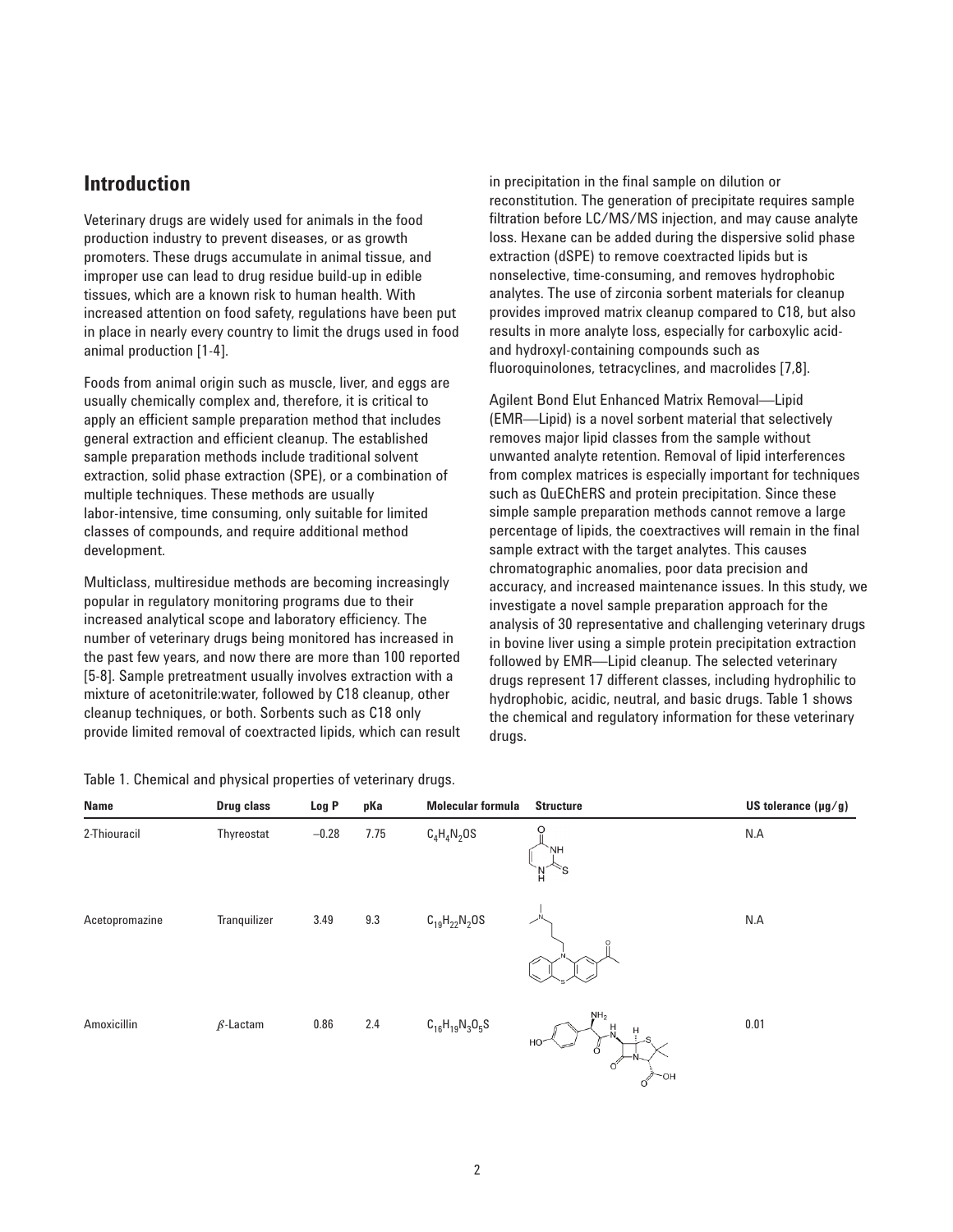| Name              | Drug class      | Log P    | pKa        | <b>Molecular formula</b>             | <b>Structure</b>                                                                     | US tolerance $(\mu g/g)$ |
|-------------------|-----------------|----------|------------|--------------------------------------|--------------------------------------------------------------------------------------|--------------------------|
| Bithionol         | Flukicide       | $5.51\,$ | 4.82       | $C_{12}H_6Cl_4O_2S$                  | OH<br>OH<br>.cı<br>CI<br>СI                                                          | N.A                      |
| Cefazolin         | Cephalosporin   | $-1.5$   | $2.3\,$    | $C_{14}H_{14}N_8O_4S_3$              | HO.<br>'nΝ                                                                           | N.A.                     |
| Chloramphenicol   | Phenicol        | 1.14     | $\bf 5.5$  | $C_{11}H_{12}C_{12}N_2O_5$           | OH OH<br>CI<br>HŃ.<br>0,<br>$\overline{C}$<br>$\Omega$                               | (c)                      |
| Chlorpromazine    | Tranquilizer    | $5.20\,$ | $9.3\,$    | $C_{17}H_{19}CIN_2S$                 | CI                                                                                   | $\sf N.A$                |
| Chlortetracycline | Tetracycline    | $0.24\,$ |            | 3.3, 7.4, 9.3 $C_{22}H_{23}CIN_2O_8$ | OH<br>OH<br>OH<br>O<br>O<br>액<br>$\rm H_2N$<br>$\frac{1}{H}$<br>Å,<br>á,<br>ъH<br>ĊI | 2(d)                     |
| Ciprofloxacin     | Fluoroquinolone | 0.28     | 6.09, 8.74 | $C_{17}H_{18}FN_{3}O_{3}$            | `OH<br>HŃ                                                                            | (c)                      |
| Clorsulon         | Flukicide       | $1.25$   |            | $C_8H_8C_{13}N_3O_4S_2$              | $M_{2}$<br>$O=\frac{1}{2}$<br>$O=O(1)$<br>$\sim$<br>$N_{\rm H_2}$                    | $0.1$ (e)                |
| Danofloxacin      | Fluoroquinolone | $1.2\,$  | $6.04\,$   | $C_{19}H_{20}FN_{3}O_{3}$            | HO                                                                                   | $0.02$ (a, e)            |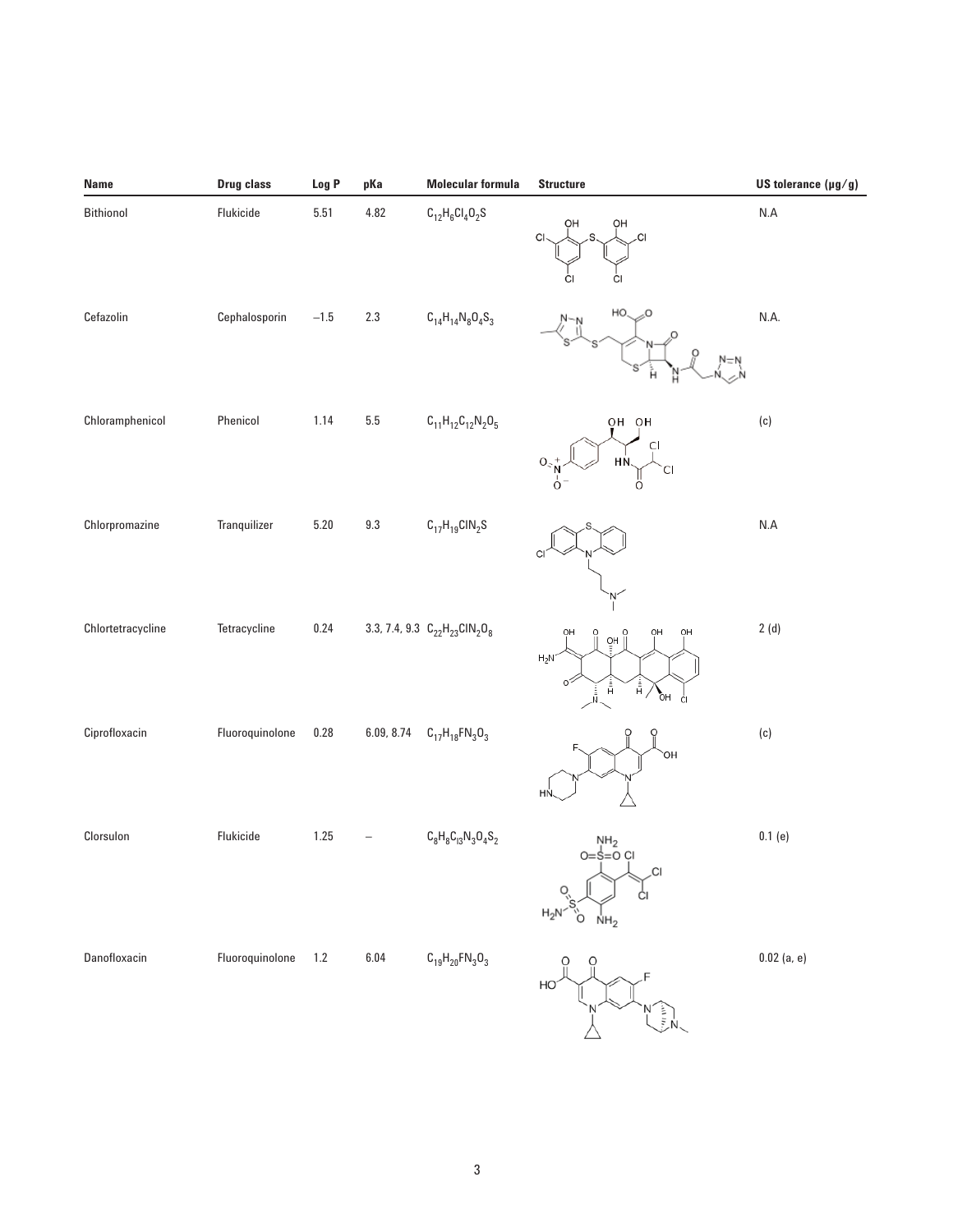| Name                           | <b>Drug class</b> | Log P    | pKa                | <b>Molecular formula</b>                                      | <b>Structure</b>                                                                                                                                                                                                                                                                               | US tolerance $(\mu g/g)$ |
|--------------------------------|-------------------|----------|--------------------|---------------------------------------------------------------|------------------------------------------------------------------------------------------------------------------------------------------------------------------------------------------------------------------------------------------------------------------------------------------------|--------------------------|
| Difloxacin                     | $\beta$ -Lactam   | 2.78     | $5.85\,$           | $C_{21}H_{19}F_{2}N_{3}O_{3}$                                 | $\frac{0}{\pi}$<br>O<br>OH                                                                                                                                                                                                                                                                     | N.A.                     |
| Doxycycline                    | Tetracycline      | $-0.54$  | $3.4\,$            | $\text{C}_{22}\text{H}_{24}\text{N}_2\text{O}_8$              | ÓН<br>OH<br>OH<br>Ö<br>o<br>∬Hڥ<br>$H_2N$<br>À,<br>Ăн<br>Ан<br>İ                                                                                                                                                                                                                               | $N.A$                    |
| Fenbendazole                   | Anthelmintic      | 3.75     | 10.27              | $C_{15}H_{13}N_3O_2S$                                         | Н                                                                                                                                                                                                                                                                                              | $0.4$ (e, h), 2 (b)      |
| Florfenicol                    | Phenicol          | $-0.12$  | 10.73              | $\text{C}_{12}\text{H}_{14}\text{C}_{12}\text{FNO}_4\text{S}$ | $H_3C$<br>.CI<br>н<br>åн<br>ĊI                                                                                                                                                                                                                                                                 | 0.2(b)                   |
| Ketoprofen                     | Tranquilizer      | 2.81     | $3.88\,$           | $C_{16}H_{14}O_3$                                             | ÇΗ <sub>3</sub><br>OH.<br>Ö                                                                                                                                                                                                                                                                    | $\sf{N.A}$               |
| Levamisole                     | Anthelmintic      | 1.85     | $\boldsymbol{8.0}$ | $C_{11}H_{12}N_2S$                                            |                                                                                                                                                                                                                                                                                                | 0.1(e)                   |
| Lincomycin                     | Lincosamide       | $0.91\,$ | $7.8\,$            | $\text{C}_{18}\text{H}_{34}\text{N}_2\text{O}_6\text{S}$      | $\begin{array}{c}\n\bigcap_{H_1 \cup H_2} H_1 \cup \bigcup_{H_1 \cup H_2} H_2 \cup \bigcup_{H_1} H_2 \cup \bigcup_{H_1} H_2 \cup \bigcup_{H_1} H_2 \cup \bigcup_{H_1} H_3 \cup \bigcup_{H_2} H_4 \end{array}$<br>$\sqrt{2}$<br>$HO_{\ell_{\ell_{\ell}}}$<br>'N<br>H<br>'OH<br>SCH <sub>3</sub> | 0.1(b)                   |
| Melengesterol acetate<br>(MGA) | Other             | 4.21     | 11.42              | $\text{C}_{25}\text{H}_{32}\text{O}_4$                        | $O=$<br>O<br>Ĥ<br>$\hat{\bar{\mathsf{H}}}$<br>Ê<br>Ő                                                                                                                                                                                                                                           | 0.025(g)                 |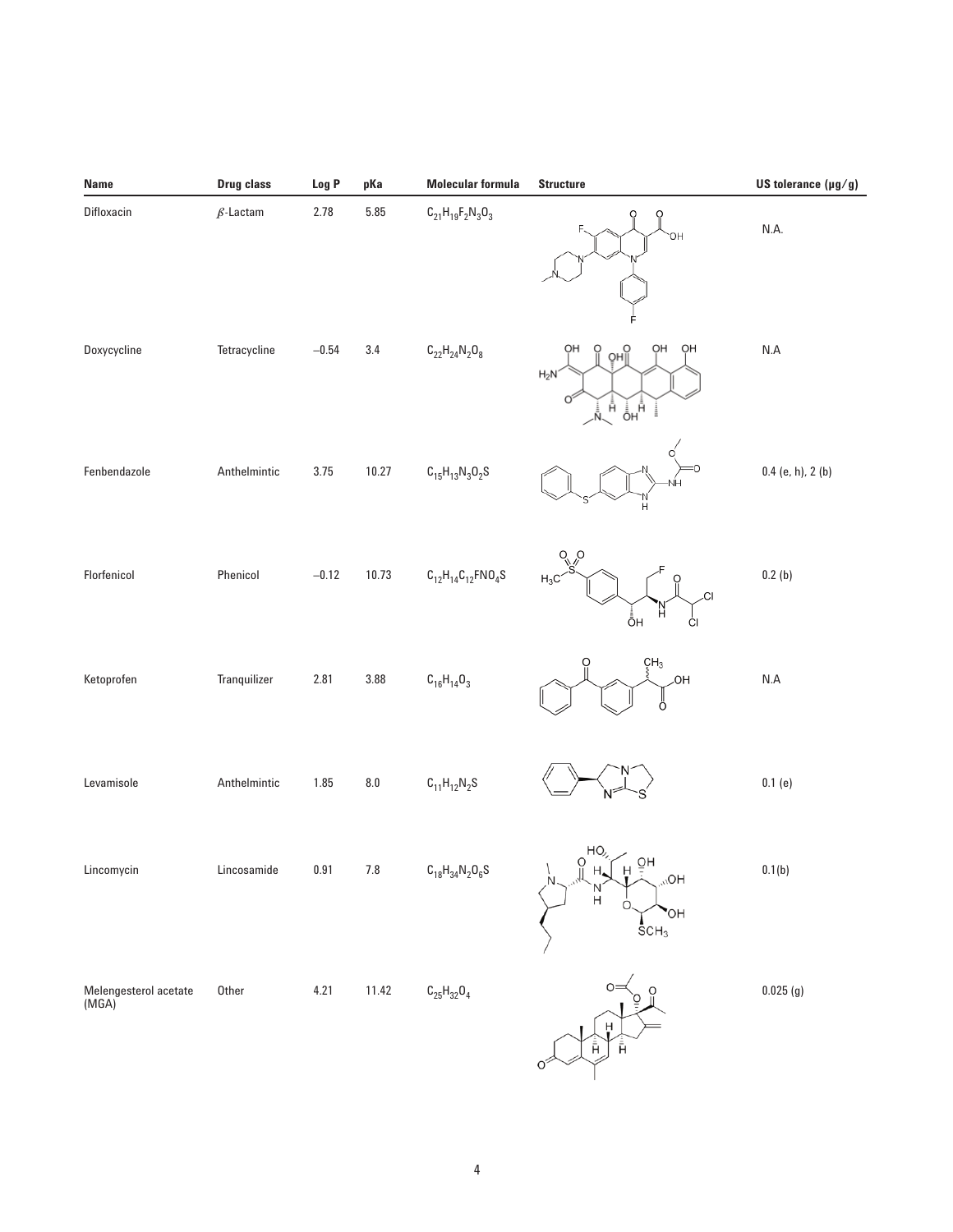| Name              | Drug class       | Log P    | pKa      | <b>Molecular formula</b>  | <b>Structure</b>                                                   | US tolerance $(\mu g/g)$ |
|-------------------|------------------|----------|----------|---------------------------|--------------------------------------------------------------------|--------------------------|
| Methonidazole-OH  | Nitroimidazole   | $-0.81$  | 3.09     | $C_6H_9N_3O_4$            | ,OH<br>O <sub>2</sub> N<br>ÒН                                      | (c)                      |
| Morantel          | Anthelmintic     | $1.97$   | $>12$    | $C_{12}H_{16}N_2S$        | $H_3C$                                                             | $\sf N.A$                |
| Niclosamide       | Flukicide        | 5.41     | $5.6\,$  | $C_{13}H_8C_{12}N_2O_4$   | $\frac{1}{2}$ $\frac{1}{2}$<br>С<br>N.<br>H<br>СI<br>OН            | N.A                      |
| Norfloxacin       | Fluoroquinolone  | 0.82     | 6.32     | $C_{16}H_{18}FN_{3}O_{3}$ | ΟН<br>HI                                                           | (c)                      |
| Oxyphenylbutazone | <b>NSAID</b>     | 2.72     | 4.87     | $C_{19}H_{20}N_{2}O_{3}$  | ΟН                                                                 | N.A                      |
| Oxytertracycline  | Tetracycline     | $-1.5$   | 3.27     | $C_{22}H_{24}N_{2}O_{9}$  | OН<br>ÓН<br>OHI<br>$H_2N$<br>HC<br>Å<br>Ŏн<br>Ч<br>$\eta_{\rm OH}$ | 2(d)                     |
| Prednisone        | Corticosteroid   | 1.57     | 12.58    | $C_{21}H_{26}O_5$         | OH<br>HO <sub>1</sub><br>O,<br>Ĥ<br>Ĥ.<br>Ĥ                        | $\mathsf{N}.\mathsf{A}$  |
| Ractopamine       | $\beta$ -Agonist | $1.65$   | $9.4\,$  | $C_{18}H_{23}NO_3$        | HO<br>H<br>ÓН                                                      | 0.03(e)                  |
| Sulfamethizole    | Sulfonamide      | $0.51\,$ | $5.45\,$ | $C_9H_{10}N_4O_2S_2$      | 'N'<br>H<br>$H_2N$                                                 | $\sf N.A$                |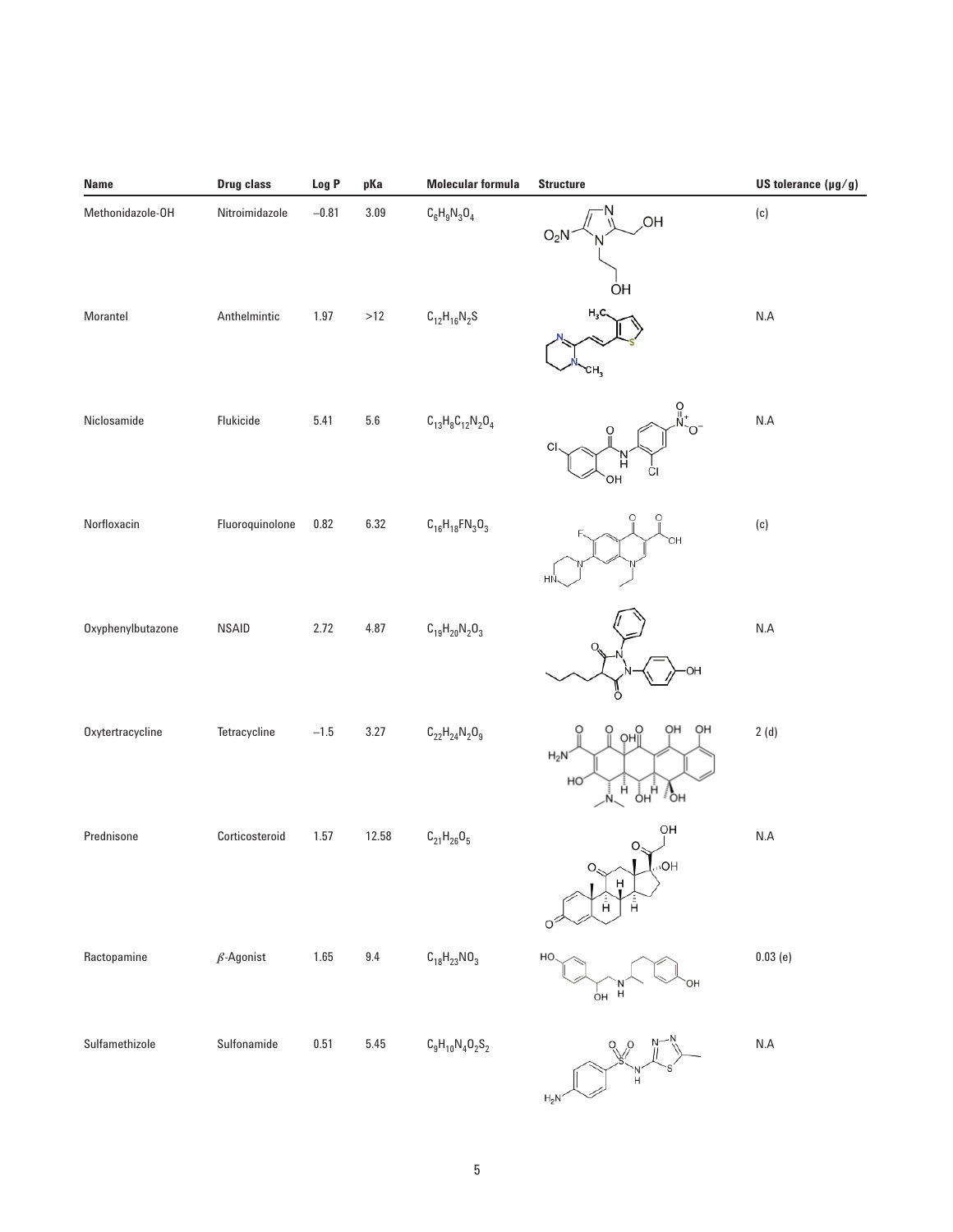

a Tolerance in cattle liver (for tulathromycin, a marker residue has been established)

b Tolerance in swine muscle

c Banned for extralabel use

d Tolerance is the sum of residues of tetracycline including chlortetracycline, oxytetracycline, and tetracycline in muscle

e Tolerance in cattle muscle

f Tolerance in uncooked cattle fat, muscle, liver, and kidney

g Tolerance in cattle fat

h Tolerance in goat muscle

### **Experimental**

All regents and solvents were HPLC or analytical grade. Acetonitrile (ACN) was from Honeywell (Muskegon, MI, USA). Dimethyl sulfoxide (DMSO), vet drug standards, and internal standard were from Sigma-Aldrich, Corp. (St Louis, MO, USA). Reagent-grade formic acid (FA) was from Agilent (p/n G2453-86060). Ammonium acetate ( $NH_4OAC$ ) was from Fisher Chemicals (Fair Lawn, NJ, USA).

#### **Solution and standards**

Formic acid (5%) in ACN was freshly prepared by adding 5 mL formic acid to 95 mL ACN. Ammonium acetate stock solution (1 M) was made by dissolving 19.27 g  $NH<sub>a</sub>OAc$  in 250 mL Milli-Q water. The solution was stored at 4 °C. A 5 mM ammonium acetate in water solution was made by adding 5 mL of 1 M ammonium acetate stock solution to 1 L of Milli-Q water.

Standard and internal standard (IS) stock solutions were made in DMSO at 2.0 mg/mL except for danofloxacin stock solution in DMSO at 1.0 mg/mL and ciprofloxacin stock solution in DMSO at 0.25 mg/mL. Amoxicillin and cefazolin stock solutions were made in water at 2.0 mg/mL. All stock solutions were prepared in amber glass vials, except plastic vials for amoxicillin and cefazolin stock solutions. All stock solutions were stored at –20 °C. The 30 compounds were allocated to two groups, G1 and G2, based on instrument response. A combined 25/5 µg/mL (G1/G2) standard working solution was prepared in  $1/1$  ACN/water. Flunixin-d<sub>3</sub> IS working solution (25 µg/mL) was prepared in 1/1 ACN/water.

#### **Equipment**

Equipment and material used for sample preparation included:

- Geno/Grinder (SPEX, Metuchen, NJ, USA)
- Centra CL3R centrifuge (Thermo IEC, MA, USA)
- Eppendorf microcentrifuge (Brinkmann Instruments, Westbury, NY, USA)
- Vortexer and multitube vortexers (VWR, Radnor, PA, USA)
- Bottle top dispenser (VWR, So. Plainfield, NJ, USA)
- Eppendorf pipettes and repeater
- Agilent Bond Elut EMR—Lipid tubes (p/n 5982-1010) Agilent Bond Elut Final Polish for Enhanced Matrix Removal—Lipid (p/n 5982-0101)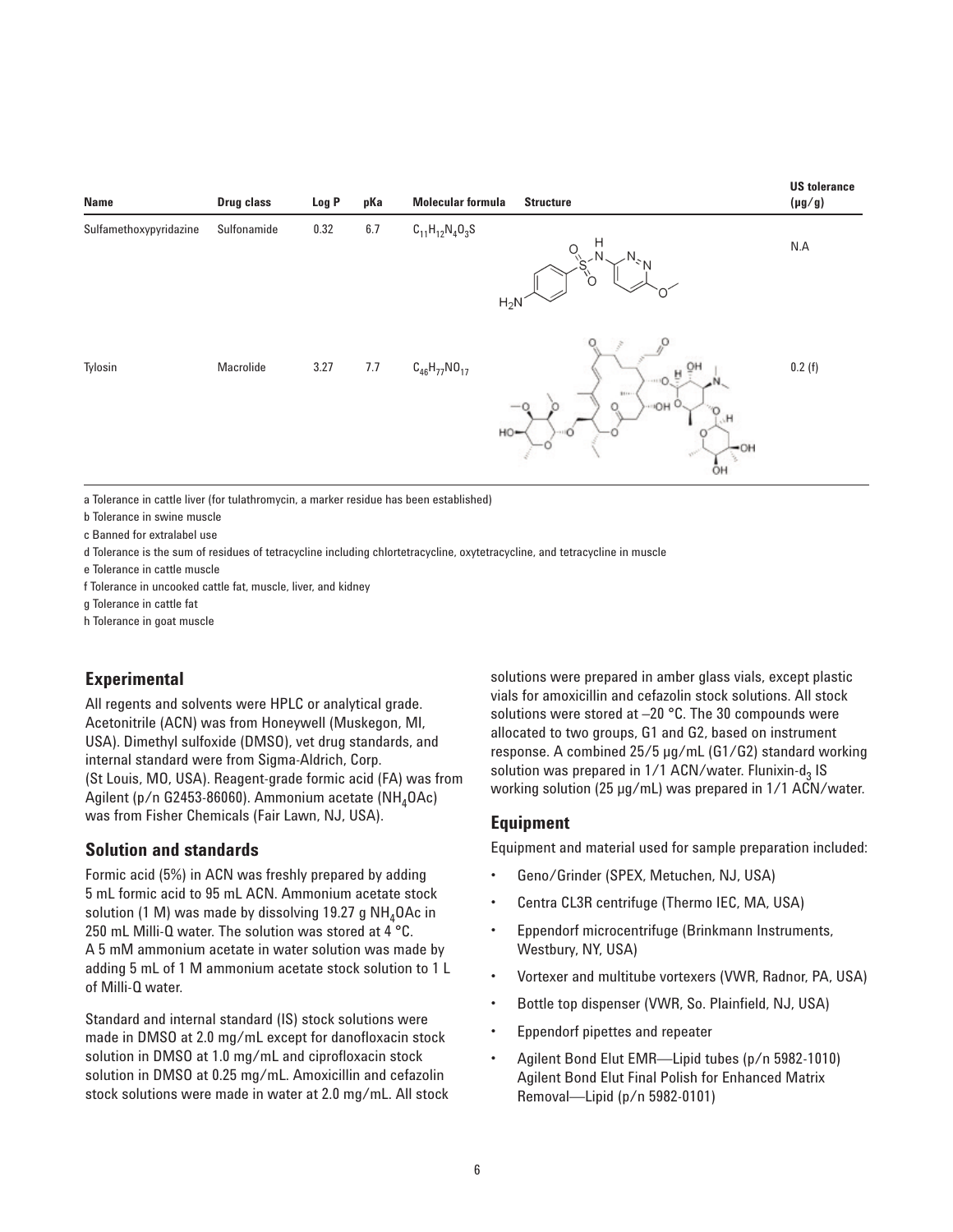#### **Instrumentation**

Analysis was performed on an Agilent 1290 Infinity LC system consisting :

- Agilent 1290 Infinity Quaternary Pump (G4204A)
- Agilent1290 Infinity High Performance Autosampler (G4226A) equipped with an Agilent 1290 Infinity Thermostat (G1330B), and an Agilent1290 Infinity Thermostatted Column Compartment (G1316C)

The UHPLC system was coupled to an Agilent 6490 Triple Quadrupole LC/MS system equipped with an Agilent Jet Stream electrospray ionization source and iFunnel technology. Agilent MassHunter workstation software was used for data acquisition and analysis.

#### **Instrument conditions**

| <b>HPLC</b> conditions |                                                                                                                                                                    |  |  |  |  |  |  |
|------------------------|--------------------------------------------------------------------------------------------------------------------------------------------------------------------|--|--|--|--|--|--|
| Column:                | Agilent Poroshell 120 EC-C18, 2.1 × 150 mm, 2.7 µm<br>(p/n 693775-902),<br>Agilent Poroshell 120 EC-C18 UHPLC Guard,<br>$2.1 \times 5$ mm, 2.7 µm (p/n 821725-911) |  |  |  |  |  |  |
| Mobile phase:          | A) 0.1% FA in water<br>B) 0.1% FA in acetonitrile                                                                                                                  |  |  |  |  |  |  |
| Flow rate:             | $0.3$ mL/min                                                                                                                                                       |  |  |  |  |  |  |
| Column temp:           | 40 °C                                                                                                                                                              |  |  |  |  |  |  |
| Autosampler temp:      | 4 °C                                                                                                                                                               |  |  |  |  |  |  |
| lnj vol:               | 3 µL                                                                                                                                                               |  |  |  |  |  |  |
| Needle wash:           | 1:1:1:1 ACN:MeOH:IPA:H2O with 0.2% FA                                                                                                                              |  |  |  |  |  |  |
| Gradient:              | Time (min) %B<br>10<br>O<br>0.5<br>10<br>100<br>8.0                                                                                                                |  |  |  |  |  |  |
| Stop time:             | $12 \text{ min}$                                                                                                                                                   |  |  |  |  |  |  |
| Posttime:              | 3 min                                                                                                                                                              |  |  |  |  |  |  |
| Conditions MS          |                                                                                                                                                                    |  |  |  |  |  |  |

#### **Conditions, MS**

| Positive/negative mode     |                  |          |                 |
|----------------------------|------------------|----------|-----------------|
| Gas temp:                  | 120 °C           |          |                 |
| Gas flow:                  | 14 L/min         |          |                 |
| Nebulizer:                 | 40 psi           |          |                 |
| Sheath gas heater:         | 400 °C           |          |                 |
| Sheath gas flow:           | 12 L/min         |          |                 |
| Capillary:                 | 3.000V           |          |                 |
| <i>iFunnel parameters:</i> |                  | Positive | <b>Negative</b> |
|                            | High-pressure RF | 90 V     | 90 V            |
|                            | Low-pressure RF  | 70 V     | 60 V            |
|                            |                  |          |                 |

MS DMRM conditions relating to the analytes are listed in Table 2, and a typical chromatogram is shown in Figure 1.

#### **Sample preparation**

The final sample preparation procedure was optimized with the following steps.

- 1. Weigh 2 g  $(\pm 0.1 \text{ g})$  homogenized bovine liver into 50 mL centrifuge tube.
- 2. Add 10 mL acidified acetonitrile (containing 5% FA).
- 3. Mix samples on a mechanical shaker for 2 min.
- 4. Centrifuge at 5,000 rpm for 5 min.
- 5. Add 5 mL ammonium acetate buffer (5 mM) to a 15 mL EMR—Lipid dSPE tube.
- 6. Transfer 5 mL of supernatant to EMR—Lipid tube.
- 7. Vortex immediately to disperse sample, followed by 60 s mixing on a multiposition vortexer table.
- 8. Centrifuge at 5,000 rpm for 3 min.
- 9. Transfer 5 mL of supernatant into a 15 mL EMR—Lipid polish tube containing 2 g salts (1:4  $NaCl:MgSO<sub>A</sub>$ ) and vortex for 1 min.
- 10. Centrifuge at 5,000 rpm for 3 min.
- 11. Combine 200 µL of upper ACN layer and 800 µL water in a 2 mL sample vial, and vortex.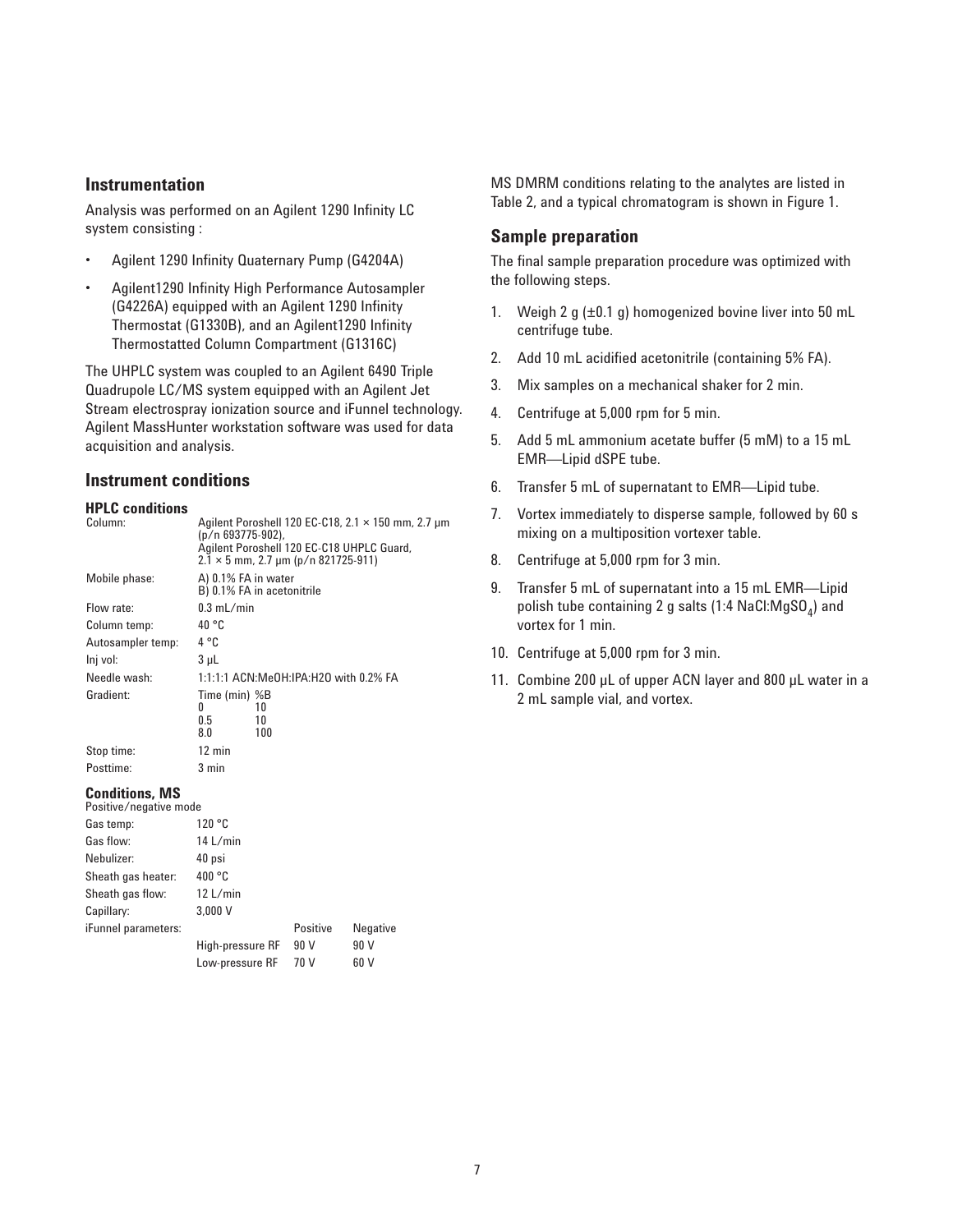|                               | <b>RT</b> | <b>Delta RT</b> |                 |       | <b>Product ion</b>    |       |                          |                          |  |  |
|-------------------------------|-----------|-----------------|-----------------|-------|-----------------------|-------|--------------------------|--------------------------|--|--|
| Analyte                       | (min)     | (min)           | <b>Polarity</b> |       | ion $(m/z)$ Quant ion | CE(V) | <b>Qual ion</b>          | CE(V)                    |  |  |
| 2-Thiouracil                  | 1.41      | $\overline{2}$  | Negative        | 127   | 57.9                  | 17    | $\overline{\phantom{0}}$ |                          |  |  |
| Amoxicillin                   | 1.84      | $\overline{2}$  | Positive        | 366.1 | 349.2                 | 5     | 114                      | 25                       |  |  |
| Methonidazole-OH              | 2.07      | $\overline{2}$  | Positive        | 188.1 | 123.1                 | 9     | 126.1                    | 13                       |  |  |
| Levamisole                    | 3.4       | $\overline{2}$  | Positive        | 205.1 | 178.1                 | 21    | 91.1                     | 41                       |  |  |
| Lincomycin                    | 3.35      | $\overline{2}$  | Positive        | 407.2 | 126.1                 | 37    | 70.1                     | 80                       |  |  |
| Norfloxacin                   | 4.22      | $\overline{2}$  | Positive        | 320.1 | 302.2                 | 21    | 276.1                    | 17                       |  |  |
| Oxytetracycline               | 4.24      | $\overline{2}$  | Positive        | 461.2 | 426.1                 | 17    | 443.2                    | 9                        |  |  |
| Ciprofloxacin                 | 4.31      | $\overline{2}$  | Positive        | 332.1 | 231                   | 45    | 314.3                    | 21                       |  |  |
| Danofloxacin                  | 4.42      | $\overline{2}$  | Positive        | 358.2 | 340.2                 | 21    | 81.9                     | 53                       |  |  |
| Ractopamine                   | 4.4       | $\overline{2}$  | Positive        | 302.2 | 107                   | 33    | 77                       | 77                       |  |  |
| Morantel                      | 4.9       | $\overline{2}$  | Positive        | 221.1 | 123.1                 | 37    | 76.9                     | 80                       |  |  |
| Cefazolin                     | 4.65      | 2               | Positive        | 455   | 323.1                 | 9     | 156                      | 13                       |  |  |
| Sulfamethizole                | 4.65      | $\overline{2}$  | Positive        | 271   | 156.1                 | 13    | 92                       | 29                       |  |  |
| Sulfamethoxypyridazine        | 4.69      | $\overline{2}$  | Positive        | 281.1 | 92                    | 33    | 65.1                     | 57                       |  |  |
| Difloxacin                    | 4.83      | $\overline{2}$  | Positive        | 400.2 | 382                   | 25    | 356.3                    | 17                       |  |  |
| Chlortetracycine              | 5.11      | $\overline{2}$  | Positive        | 479.1 | 444.2                 | 21    | 462.1                    | 17                       |  |  |
| Doxycycline                   | 5.24      | 2               | Positive        | 445.2 | 428.1                 | 17    | 410.2                    | 25                       |  |  |
| Florfenicol                   | 5.47      | $\overline{2}$  | Negative        | 300.1 | 268.1                 | 25    | 159.1                    | 41                       |  |  |
| Chloramphenicol               | 5.68      | $\overline{2}$  | Negative        | 321   | 152                   | 17    | 257.1                    | 9                        |  |  |
| Tylosin                       | 5.85      | $\overline{2}$  | Positive        | 916.5 | 173.9                 | 45    | 772.5                    | 33                       |  |  |
| Closulon                      | 5.86      | $\overline{2}$  | Negative        | 377.9 | 341.9                 | 9     | $\overline{\phantom{0}}$ | $\overline{\phantom{0}}$ |  |  |
| Prednisone                    | 5.88      | $\overline{2}$  | Positive        | 359.2 | 147.2                 | 33    | 341.2                    | 9                        |  |  |
| Acetopromizine                | 5.93      | $\overline{2}$  | Positive        | 327.2 | 86                    | 21    | 58                       | 45                       |  |  |
| Chlorpromazine                | 6.49      | 2               | Positive        | 319.1 | 86                    | 21    | 58.1                     | 45                       |  |  |
| Fenbendazole                  | 6.77      | $\overline{2}$  | Positive        | 300.1 | 268.1                 | 25    | 159.1                    | 41                       |  |  |
| Ketoprofen                    | 6.8       | $\overline{2}$  | Positive        | 255.1 | 208.9                 | 13    | 77                       | 57                       |  |  |
| Oxyphenbutazone               | 7.27      | $\overline{2}$  | Negative        | 323.1 | 133.9                 | 25    | 295                      | 17                       |  |  |
| Flunixin-d <sub>3</sub> (NEG) | 7.53      | $\overline{2}$  | Negative        | 298.1 | 254.2                 | 17    | 192                      | 37                       |  |  |
| Flunixin-d <sub>3</sub> (POS) | 7.53      | $\overline{2}$  | Positive        | 300.1 | 282                   | 25    | 264                      | 41                       |  |  |
| Melengestrol acetate          | 8.78      | $\overline{2}$  | Positive        | 397.2 | 337.4                 | 13    | 279.2                    | 21                       |  |  |
| Niclosamide                   | 8.82      | $\overline{2}$  | Negative        | 325   | 170.9                 | 25    | 289.1                    | 13                       |  |  |
| <b>Bithionol</b>              | 9.49      | $\overline{2}$  | Negative        | 352.9 | 161                   | 21    | 191.8                    | 25                       |  |  |

Table 2. LC/MS/MS DMRM parameters and retention times for target analytes.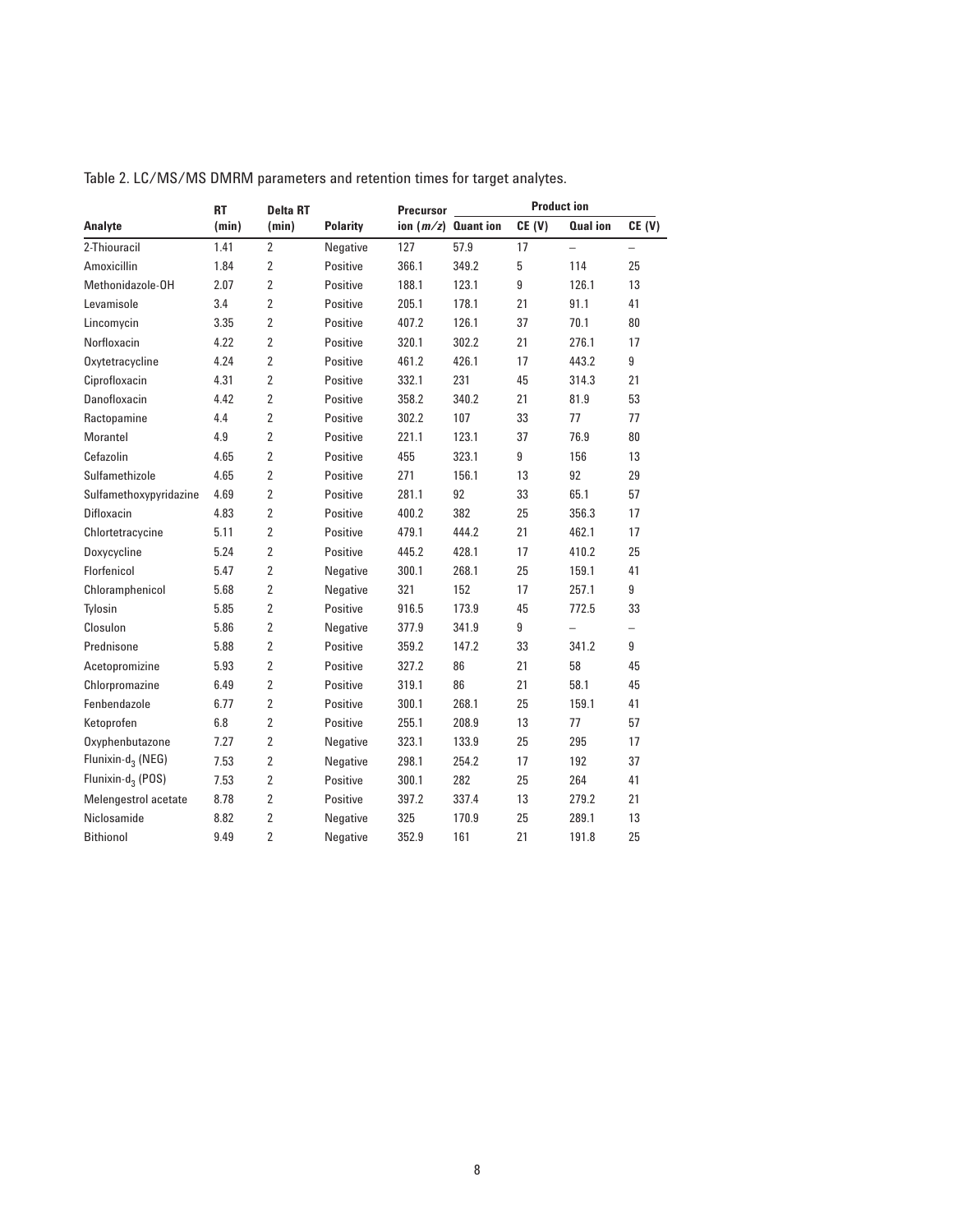

Figure 1. A typical LC/MS/MS chromatogram (DMRM) of a bovine liver sample fortified with a 50 ng/g veterinary drug standard and extracted by protein precipitation followed by cleanup with Agilent Bond Elut EMR—Lipid.

The sample is now ready for LC/MS/MS analysis. The entire



Figure 2, Sample preparation procedure using Agilent Bond Elut EMR—Lipid for the analysis of vet drugs in bovine liver.

#### sample preparation flow path is shown in Figure 2. **Calibration standards and quality control samples**

Prespiked QC samples were fortified with combined standard working solution appropriately, after step 1, for six replicates. For G1 analytes, the QC samples corresponded to 10, 50, 250, and 750 ng/g in liver. For G2 analytes, QC samples corresponded to 2, 10, 50, and 150 ng/g in liver. IS solution was also spiked into all samples except the matrix blank, corresponding to 200 ng/g of flunixin-d<sub>3</sub> in liver.

Matrix-matched calibration standards were prepared with standard and IS working solutions. Appropriate concentrations into the matrix blank samples after step 8 corresponded to 5, 25, 50, 250, 750, and 1,000 ng/g in liver (G1), or 1, 5, 10, 50, 150, and 200 ng/g in liver (G2), and 200 ng/g IS in liver.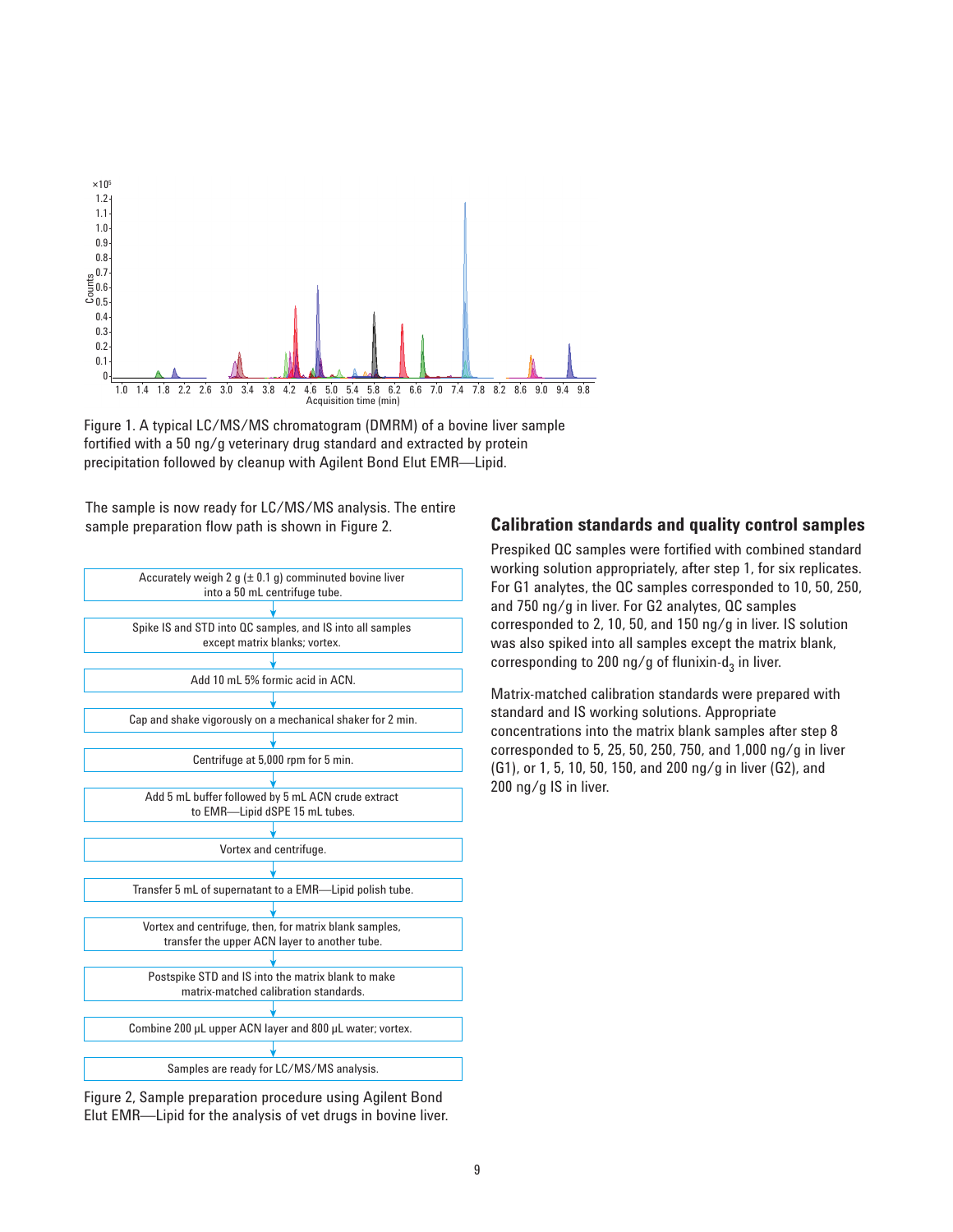#### **Determining amount of coextractives**

The amount of coextractives was determined by gravimetric measurement [7] for three different cleanup techniques; C18, zirconia sorbent, and EMR—Lipid. Samples were prepared as follows.

- 1. Heat glass tubes for  $\sim$ 1 h at 110 °C to remove moisture.
- 2. Cool tubes to room temperature.
- 3. Preweigh test tubes.
- 4. Accurately transfer 1 mL of initial matrix blank extract (no cleanup) and the matrix blanks with various cleanups, each in duplicate.
- 5. Dry all samples on a CentriVap at 50 °C for 1 h or until dry.
- 6. Heat the tubes for  $\sim$ 1 h at 110 °C to remove moisture.
- 7. Cool tubes to room temperature.
- 8. Reweigh the tubes.

The weight difference between after step 8 and after 3 is the amount of sample coextractive. The amount of coextractives removed by cleanup was the average weight difference of the matrix coextractives before and after cleanup.

#### **Matrix effect assessment**

Chromatographic matrix effect was assessed by a postcolumn infusion experiment. The matrix blank samples were injected with simultaneous postcolumn infusion of 10 ppb neat standard vet drug solution at 60 µL/min. All compound transitions were monitored through the entire LC cycle.

Additionally, the analyte response (peak area) was compared between postspiked liver extracts and the equivalent neat solutions. Postspiked liver extracts were made by postspiking standard solution into the blank liver matrix extract. The difference in response (peak area) is directly correlated to matrix effects.

#### **Method optimization, validation, and comparison**

Different optimization tests were assessed; 5% FA in ACN versus 1% FA in ACN for protein precipitation, ammonium acetate buffer versus water for EMR—Lipid cleanup, and with and without polish salts after EMR—Lipid cleanup. Results were evaluated based on analyte recovery, precision, and other quantitation parameters. The final optimized method was then validated by running a full quantitation batch with duplicated calibration curve standards bracketing all QC samples.

Recovery comparison data were gathered by pre- and postspiking liver samples at 50 ng/g. The extracts were then processed with acceptable cleanup protocols. For the EMR—Lipid protocol with protein precipitation, the cleanup procedure described in Figure 2 was employed. For QuEChERS, a C18 or zirconia sorbent dSPE cleanup was used, as follows.

- 1. Weigh 2 g of liver in a 50 mL tube.
- 2. Add 8 mL phosphate buffer (pH 7.0) and 10 mL acidified ACN (5% FA).
- 3. Vortex sample for 30 s.
- 4. Add EN salts for partitioning/extraction, and shake vigorously on a mechanical shaker.
- 5. Centrifuge at 5,000 rpm for 5 min.

The crude ACN liver extract used for further cleanup was prepared as follows.

- 1. Add 1 mL crude ACN liver extract to a 2 mL vial containing 25 mg  $C18$  and 150 mg  $MgSO<sub>4</sub>$ (p/n 5982-4921), or into a 2 mL vial containing 100 mg zirconia sorbent.
- 2. Cap and vortex for 1 min.
- 3. Centrifuge at 13,000 rpm for 3 min (microcentrifuge).
- 4. Transfer 200 µL of supernatant into another vial containing 800 µL water.
- 5. Vortex and filter with a regenerated cellulose 0.45 µm filter.

Samples are then ready for LC/MS/MS analysis. The recovery was calculated by the ratio of analyte peak areas from pre- and postspiked samples.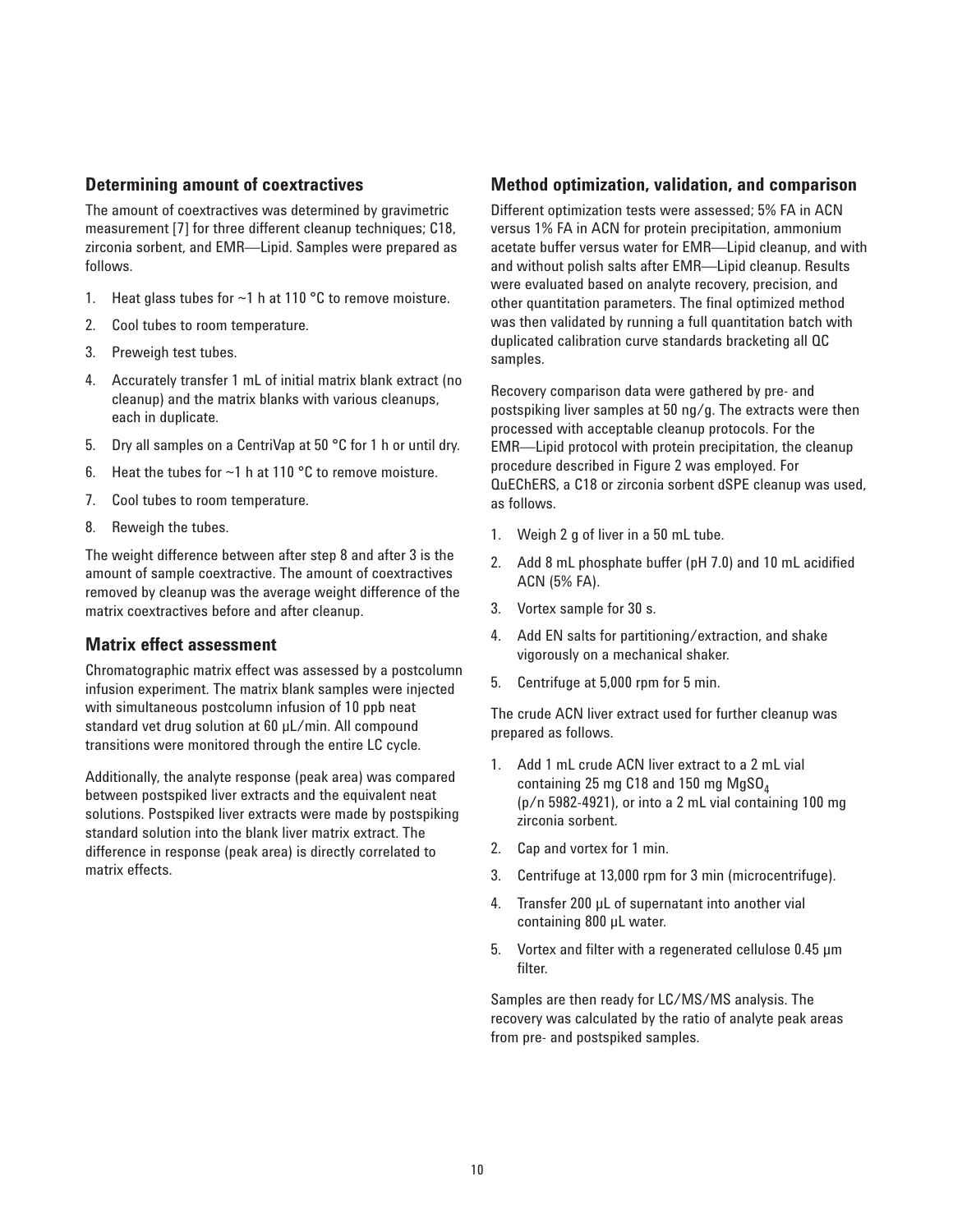## **Results and Discussion**

#### **Amount of coextractives**

Table 3 shows the results from the sample coextractive gravimetric test, clearly demonstrating that EMR—Lipid dSPE provides the best matrix cleanup efficiency by weight than dSPE with C18 or zirconia sorbent.

Table 3. Bovine liver matrix coextractive gravimetric results for Agilent Bond Elut Enhanced Matrix Removal—Lipid, zirconia, and C18 cleanup.

| <b>Cleanup technique</b>      | <b>Coextractives per</b><br>1 mL of ACN final<br>extract (mg) $(n = 2)$ by cleanup $(\%)$ | <b>Matrix coextractive</b><br>removal efficiency |
|-------------------------------|-------------------------------------------------------------------------------------------|--------------------------------------------------|
| No further cleanup            | 12.1                                                                                      |                                                  |
| <b>EMR-Lipid dSPE</b>         | 5.3                                                                                       | 56.2                                             |
| Zirconia separation with dSPE | 6.0                                                                                       | 50.4                                             |
| C18 dSPE                      | 7.8                                                                                       | 35.5                                             |

#### **Matrix effect assessment**

Postcolumn infusion (PCI) of vet drug standards was used for evaluation of matrix effects in the crude ACN extracts and three final ACN extracts cleaned up by EMR—Lipid, C18, and zirconia sorbent. All analytes were monitored through the entire LC cycle. The PCI chromatograms reflect the matrix impact for analytes monitored under positive and negative mode. The final ACN extract was not diluted before injection, and the ACN was injected directly. The PCI profiles are shown in Figure 3.

As shown in the red trace, significant matrix suppression (lower baseline) and matrix enhancement (large peaks) were observed with the injection of crude liver matrix blank without any cleanup. These matrix effects will have dramatic negative impacts on method reliability and data quality. In comparison, as shown in the blue trace, the use of EMR—Lipid cleanup gave significant improvements, as observed by reduced matrix suppression and enhancement.



Figure 3. Postcolumn infusion profiles were generated by injecting a bovine liver (BL) matrix blank sample with simultaneous postcolumn infusion of 10 ppb of veterinary drug standard solution. All analytes were monitored for the chromatographic run, and the profile was a combined TIC of all monitored analyte transitions.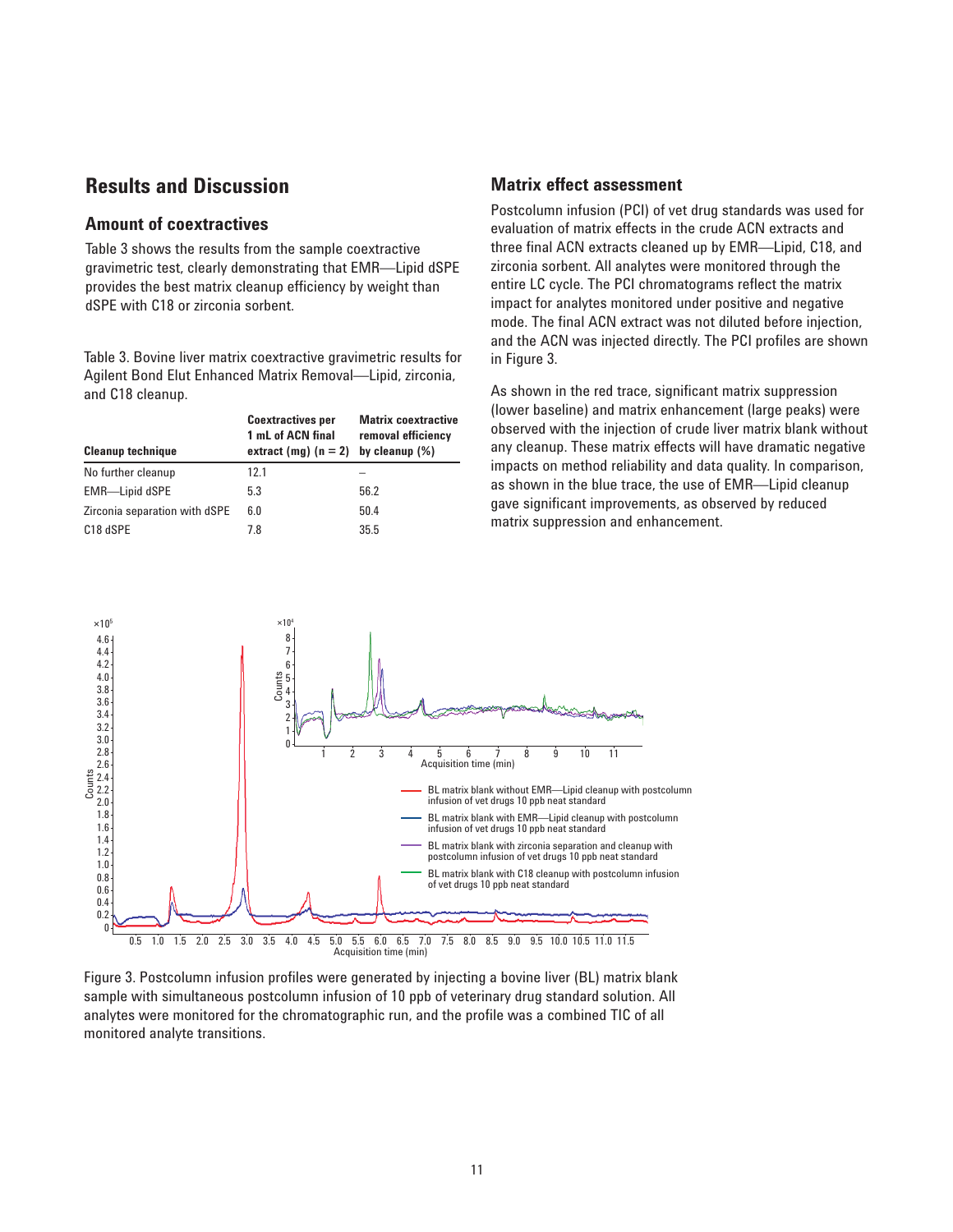The chromatogram insert in Figure 3 shows the PCI profiles with the injection of matrix blank samples using different cleanup. The profiles of EMR—Lipid (blue) and zirconia sorbent (purple) are similar. The C18 cleanup (green) profile also shows similarity with the other two, but with more regions of matrix enhancement and suppression. This comparison corresponds to that of the gravimetric coextractive evaluation, in which EMR—Lipid cleanup gives slightly better cleanup efficiency than zirconia sorbent, and both give better cleanup than C18.

Analyte response comparisons between the postspiked matrix samples and neat standards were also used to evaluate matrix effect. For most analytes, there were no significant differences in analyte responses. However, for the later eluting compounds, which are more hydrophobic, more matrix ion suppression was seen in samples cleaned by C18 and zirconia sorbent. Since most lipid interferences elute late, the reduced matrix ion suppression on hydrophobic analytes confirms that EMR—Lipid efficiently removes coextracted lipids compared to dSPE C18 and zirconia sorbent. Figure 4 shows two examples of how EMR—Lipid cleanup reduced matrix ion suppression effects.

#### **Method optimization**

The solvent used in the protein precipitation step was also investigated. It is known that acetonitrile precipitates proteins efficiently at the sample:organic ratio of 1:3 to 1:5, and acidified acetonitrile offers more protein precipitation. BL is a complex matrix, and the removal of proteins is critical not only for matrix removal, but also to facilitate efficient EMR—Lipid cleanup. In this study, 1% and 5% FA in ACN were evaluated in the protein precipitation step followed by EMR—Lipid cleanup and analysis by LC/MS/MS. Using 5% FA in ACN provided better precision as shown by the calibration curves (Figure 5). The analyte recoveries were also compared, and again 5% FA in ACN provided better precision.

It is important that extra water or buffer is added to activate the EMR-Lipid material. This improves its interaction with unwanted sample matrix, especially lipids, leading to efficient matrix removal. The effect of using an ammonium acetate buffer (5 mM) during EMR—Lipid cleanup was investigated, and results were compared with those using water. Generally, the use of ammonium acetate buffer improved many analyte recoveries by 5 to 10%, except for tetracyclines.



Figure 4. Matrix ion suppression effect comparison for hydrophobic analytes. Matrix effect (ME) was calculated from the ratio of peak area in postspike liver extract and corresponding neat standard.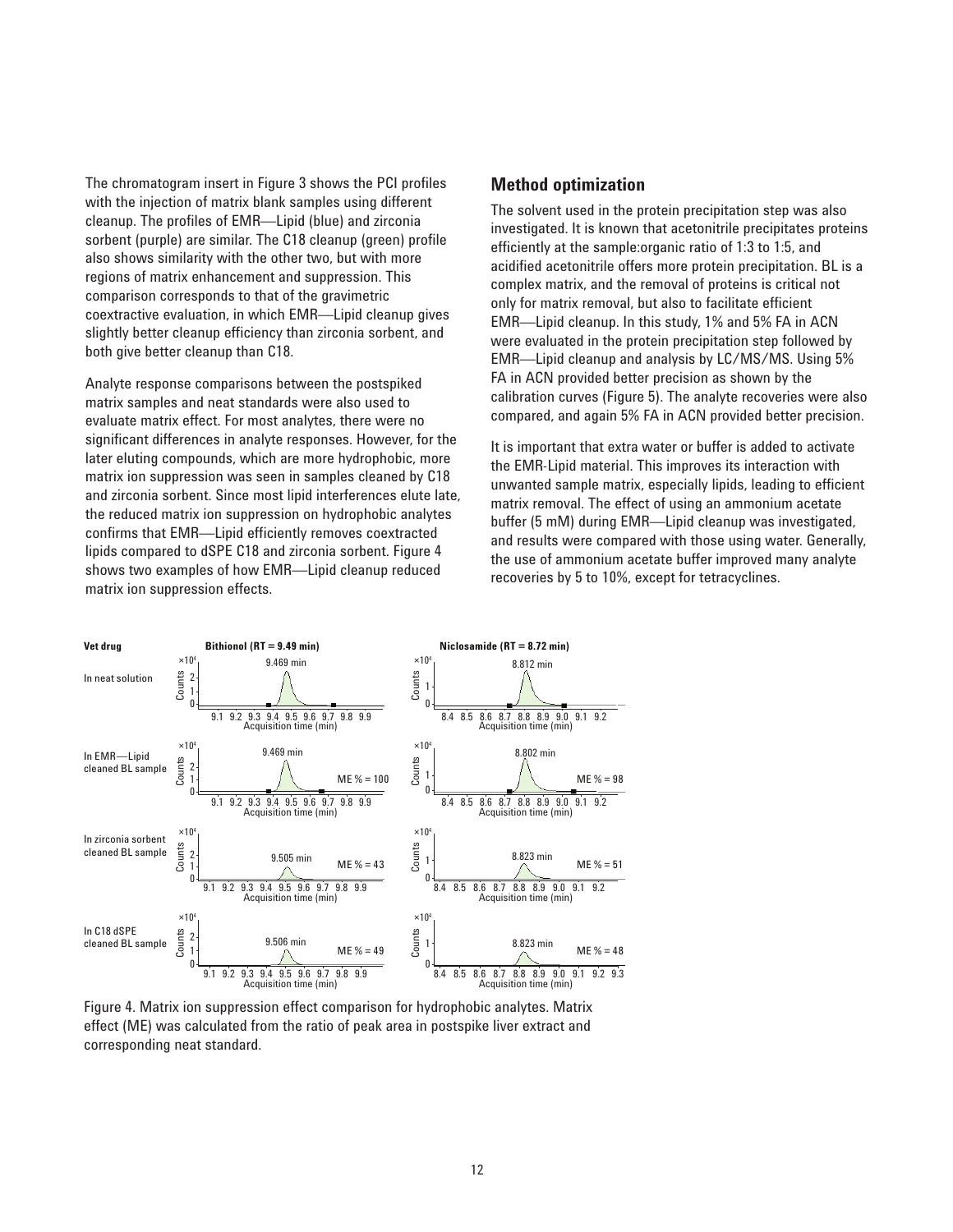

Figure 5. Calibration curve linearity comparison when using 1% FA in ACN versus 5% FA in ACN for protein precipitation.

For these compounds, the use of buffer results in approximately 5% lower recoveries when comparing to the use of unbuffered water. Analytes with obvious recovery differences when buffer versus water was employed were selected for comparison in Figure 6. Since more analyte

recoveries improved with the use of buffer, and the tetracycline loss caused by using buffer was minimal, the 5 mM ammonium acetate buffer solution was used for the rest of the study.



Figure 6. Analyte recovery comparison when using 5 mM ammonium acetate buffer versus water in the Enhanced Matrix Removal dSPE cleanup step.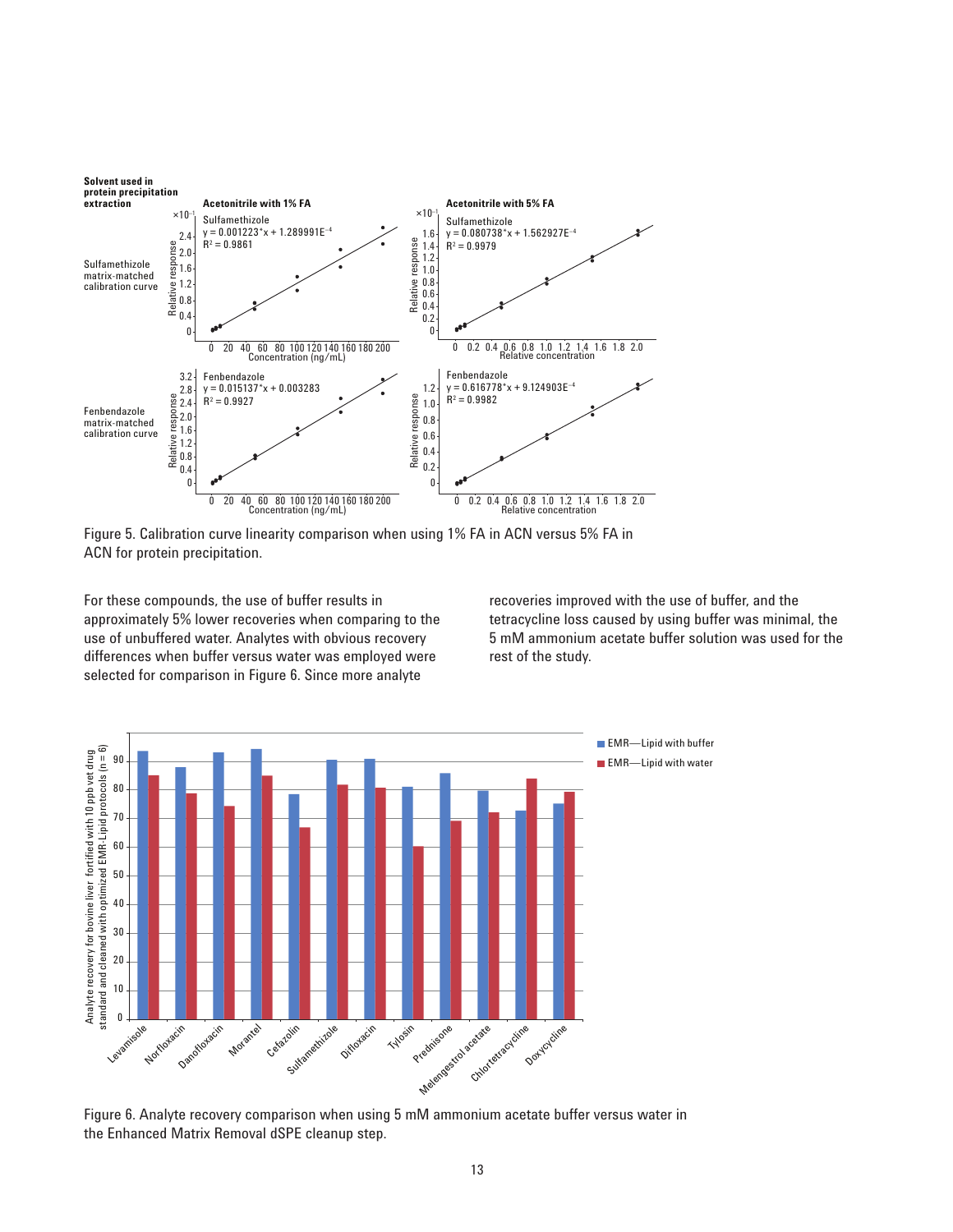After EMR—Lipid cleanup, the supernatant is approximately a 1:1 ACN:aqueous mixture. An aliquot of 5 mL supernatant is then transferred into EMR—Lipid polish tube, containing 2 g of salt mix (4:1 MgSO<sub>4</sub>:NaCl) to separate organic and aqueous phases by salt partition. This step not only partitions but also facilitates further matrix cleanup and removes dissolved extra sorbents and salts. Therefore, this step is highly recommended for both GC and LC analysis. During our method development, good analyte recoveries and precision were achieved for all analytes except tetracyclines. With further investigation, we noticed that the low recoveries of tetracyclines (45 to 68%) were related to the salt partition step. To reduce tetracycline loss, an alternative protocol (Figure 7) was investigated that omits the EMR—Lipid polish salts. The procedure is similar, except that 400 µL of extract (from EMR—Lipid dSPE) and 600 µL of water were mixed in a microcentrifuge vial and vortexed for one minute without using the polish step. Samples were centrifuged on a microcentrifuge at 13,000 rpm for three minutes, and then the supernatant was transferred to a 2 mL sample vial for LC/MS/MS analysis. The standards and IS postspiking in matrix blank was conducted before the mixing/dilution step. This protocol can be considered as nonpartitioning, since the partition salts were not used.

The results in Figure 8 clearly demonstrate that the recoveries for tetracyclines can be substantially improved with this alternative protocol. However, the results from using the polish protocol (as shown in Figure 2) for tetracyclines could be acceptable, since the precision is for quantitation. The low recoveries can be corrected by using an appropriate stable labeled internal standard. In this study, we split extracted samples for the alternative nonpolish protocol after EMR—Lipid cleanup, and reported three results for tetracyclines (oxytetracycline, chlortetracycline, and doxycycline) from the alternative protocol.

#### **Method comparison**

The optimized EMR—Lipid method was then compared with a traditional QuEChERS method with C18 dSPE cleanup and zirconia sorbent cleanup. QuEChERS is often used for analyte or residue extraction, and employs a dSPE cleanup step. Figure 9 shows the statistical recovery comparison results, and Figure 10 shows the comparison for selected, problematic analytes. The optimized EMR—Lipid protocol provides significant improvements for recovery and precision of the problematic analytes, especially with respect to zirconia sorbent, which gives low recoveries for fluoroquinolone and tetracycline classes. Only oxytetracycline and niclosamide gave absolute recoveries of 67% and 68%, respectively. However, the precision for these two compounds for six



Figure 7. Optional procedure after Agilent Bond Elut EMR—Lipid. cleanup to improve tetracycline recoveries.



Figure 8. Tetracycline recovery and precision comparison for liver samples prepared with and without a polish step following cleanup with Agilent Bond Elut EMR—Lipid.



Figure 9. Statistical recovery results for comparison of Agilent Bond Elut EMR—Lipid protocol with traditional QuEChERS protocols.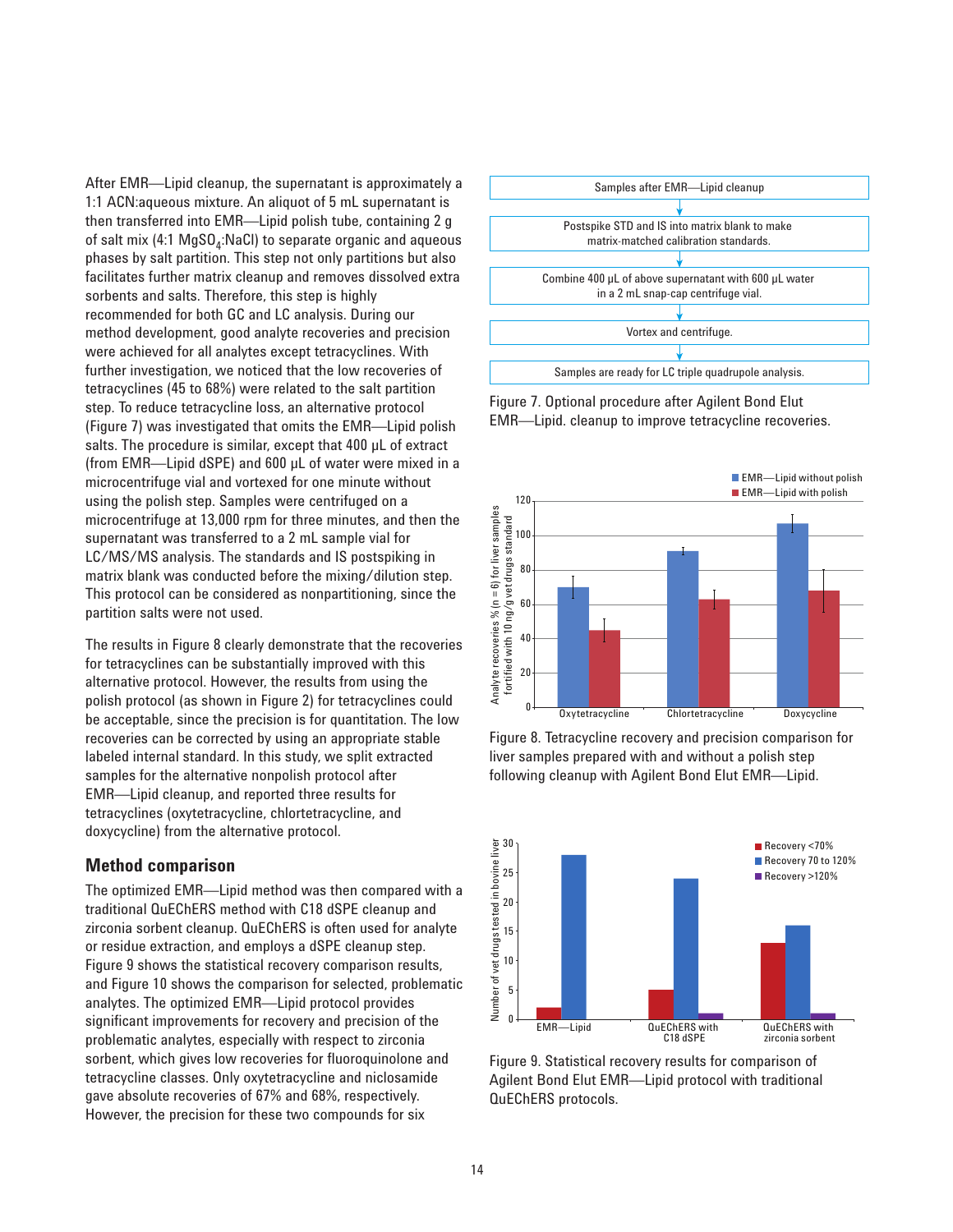replicates was acceptable with RSD of 12.8% and 2.0%, respectively, considered as acceptable based on SANCO guidelines [9]. These results are superior to results from the other two protocols employing dSPE with C18 and zirconia sorbents.

#### **Method validation**

The optimized EMR—Lipid method was validated by running a full quantitation batch, using the method described in the sample preparation section. Internal standard (flunixin-d<sub>2</sub> for positive and negative mode) was used for quantitation of accuracy and precision. The absolute recovery of flunixin-d<sub>3</sub> was from 90 to 100%. Therefore, accuracy closely

corresponds to absolute recoveries. Table 4 shows the quantitation results. Summarized accuracy (Figure 11) was generated by determining accuracy and precision for 24 QCs at four different levels ( $G1 = 10$ , 50, 250, and 750 ppb and  $G2 = 2$ , 10, 50, and 150 ppb; see calibration standard section), with six replicates at each level. Acceptable accuracies (70 to 120%) were achieved for 93% of analytes, except for two outliers, which are slightly below 70% recovery, with good RSDs. The RSD values for six replicates at each level were exceptional, at below 10% for most compounds. It should be noted that ractopamine and ketoprofen were detected at low levels in the BL blank, resulting in the modified calibration range.



Figure 10. Selected analyte recovery results comparing the Agilent Bond Elut Enhanced Matrix Removal-Lipid protocol with traditional protocols. Chlortetracycline and doxycycline results were generated from an alternative protocol shown in Figure 6. The rest of the compounds used the protocol in Figure 1.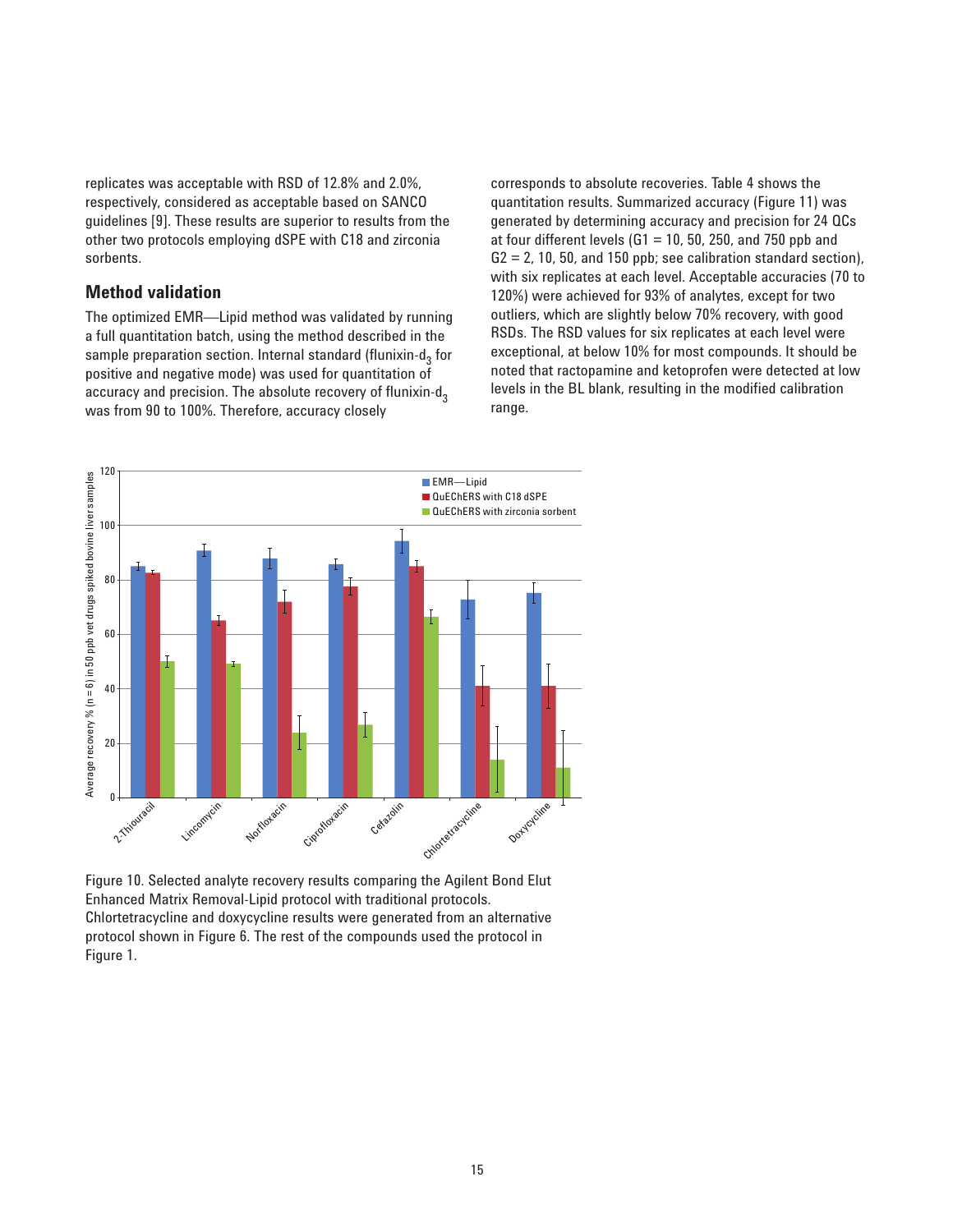Table 4. Quantitation results for target analytes using Agilent Bond Elut Enhanced Matrix Removal—Lipid. Each analyte was assessed at four concentration levels for six replicates at each level.

|                |                        | <b>Calibration curve</b> |        |             | Method recovery and precision $\frac{mg}{g}$ QCs) |                             |          |      |          |      |                |               |                          |               |                |               |
|----------------|------------------------|--------------------------|--------|-------------|---------------------------------------------------|-----------------------------|----------|------|----------|------|----------------|---------------|--------------------------|---------------|----------------|---------------|
| Group          |                        | <b>Rearession</b>        |        | Cal. range  | $\overline{2}$                                    |                             | 10       |      | 50       |      | 150            |               | 250                      |               | 750            |               |
| no.            | Analyte                | fit/weight               | $R^2$  | (ng/g)      | Rec% RSD                                          |                             | Rec% RSD |      | Rec% RSD |      | Rec%           | <b>RSD</b>    | Rec% RSD                 |               | Rec%           | <b>RSD</b>    |
| $\mathbf{1}$   | 2-Thiouracil           | Linear, 1/x              | 0.9976 | $5 - 1.000$ | u.                                                | Ξ.                          | 106.6    | 4.9  | 93.6     | 5.4  | $\mathbb{Z}^2$ | ă.            | 87.0                     | 3.0           | 85.4           | 8.3           |
| 1              | Amoxicillin            | Linear, $1/x$            | 0.9978 | $5 - 1.000$ | Ц,                                                | ă.                          | 65.9     | 12.1 | 74.3     | 8.8  | ă.             | ă.            | 79.5                     | 4.1           | 79.7           | 4.8           |
| 1              | Methonidazole-OH       | Linear, $1/x$            | 0.9981 | $5 - 1.000$ | u.                                                | $\sim$ $\sim$               | 92.6     | 15.1 | 89.4     | 6.6  | $\overline{a}$ | $\sim$ $\sim$ | 89.4                     | 3.5           | 89.7           | 3.3           |
| 1              | Oxytetracycline        | Linear, $1/x$            | 0.9963 | $5 - 1.000$ | u.                                                | $\sim$ $\sim$               | 73.9     | 19.1 | 71.2     | 14.0 | ÷.             | $\sim$        | 67.0                     | 12.8          | 63.4           | 9.0           |
| 1              | Cefazolin              | Linear, 1/x              | 0.9966 | $5 - 1,000$ | u.                                                | $\mathcal{L}_{\mathcal{A}}$ | 72.1     | 9.4  | 81.2     | 2.7  | ă.             | $\sim$ $\sim$ | 86.7                     | 3.8           | 82.9           | 3.0           |
| 1              | Difloxacin             | Linear, 1/x              | 0.9978 | $5 - 1.000$ | u.                                                | $\sim$ $\sim$               | 79.0     | 8.3  | 86.5     | 5.9  | $\overline{a}$ | $\sim$ $\sim$ | 104.4                    | 5.1           | 97.7           | 6.3           |
| 1              | Chlortetracycine       | Linear, 1/x              | 0.9928 | $5 - 1,000$ | u.                                                | $\sim$ $\sim$               | 100.6    | 14.1 | 96.9     | 9.5  | L.             | $\sim$ $\sim$ | 93.8                     | 14.0          | 85.0           | 11.6          |
| 1              | Doxycycline            | Linear, 1/x              | 0.9972 | $5 - 1,000$ | u.                                                | $\mathcal{L}_{\mathcal{A}}$ | 118.9    | 12.0 | 102.7    | 10.0 | ÷.             | $\sim$ $\sim$ | 110.0                    | 7.7           | 104.5          | 8.6           |
| 1              | Florfenicol            | Linear, 1/x              | 0.9942 | $5 - 1.000$ | u.                                                | $\sim$ $\sim$               | 103.4    | 6.2  | 107.9    | 6.0  | $\overline{a}$ | $\sim$ $\sim$ | 115.2                    | 13.5          | 107.0          | 4.0           |
| 1              | Chloramphenicol        | Linear, 1/x              | 0.9962 | $5 - 1,000$ | u.                                                | $\mathcal{L}_{\mathcal{A}}$ | 103.6    | 6.6  | 107.1    | 7.9  | $\overline{a}$ | $\sim$        | 113.7                    | 9.8           | 100.9          | 5.2           |
| 1              | Closulon               | Linear, 1/x              | 0.9954 | $5 - 1,000$ | Ц,                                                | $\mathcal{L}_{\mathcal{A}}$ | 77.9     | 10.3 | 104.4    | 6.0  | ÷.             | $\sim$        | 102.2                    | 7.1           | 94.3           | 3.3           |
| 1              | Prednisone             | Linear, $1/x$            | 0.9984 | $5 - 1.000$ | u.                                                | $\sim$ $\sim$               | 105.9    | 9.1  | 92.1     | 11.1 | $\overline{a}$ | $\sim$ $\sim$ | 103.9                    | 10.5          | 94.5           | 2.3           |
| 1              | Oxyphenbutazone        | Linear, 1/x              | 0.9903 | $5 - 1.000$ | u.                                                | $\mathcal{L}_{\mathcal{A}}$ | 93.6     | 3.4  | 91.9     | 5.2  | ă.             | $\sim$ $\sim$ | 93.7                     | 5.6           | 97.0           | 4.6           |
| 1              | Melengestrol acetate   | Linear, 1/x              | 0.9994 | $5-1,000$   | u.                                                | $\sim$ $\sim$               | 70.6     | 1.4  | 77.3     | 3.0  | $\overline{a}$ | $\sim$ $\sim$ | 82.8                     | 2.1           | 77.1           | 2.6           |
| 1              | <b>Bithionol</b>       | Quadratic. $1/x$ 0.9981  |        | $5 - 1,000$ | ш.                                                | u,                          | 69.4     | 6.2  | 90.4     | 2.9  | u,             | $\sim$        | 91.3                     | 4.3           | 83.1           | 3.7           |
| 2              | Levamisole             | Linear, 1/x              | 0.9967 | $1 - 200$   | 84.5                                              | 11.3                        | 95.5     | 5.1  | 103.8    | 5.2  | 89.4           | 9.7           | u.                       | u.            | u.             | L.            |
| $\overline{2}$ | Lincomycin             | Linear, 1/x              | 0.9950 | $1 - 200$   | 89.5                                              | 16.4                        | 79.6     | 10.6 | 74.1     | 4.5  | 74.8           | 11.2          | $\sim$ $\sim$            | ă.            | ă.             | $\sim$ $\sim$ |
| 2              | Norfloxacin            | Linear, 1/x              | 0.9960 | $1 - 200$   | 89.5                                              | 9.7                         | 89.2     | 4.7  | 95.8     | 7.4  | 93.5           | 7.2           | $\sim$ $\sim$            | $\sim$ $\sim$ | ц,             | $\sim$ $\sim$ |
| 2              | Ciprofloxacin          | Linear, 1/x              | 0.9980 | $1 - 200$   | 81.0                                              | 5.6                         | 83.6     | 6.9  | 96.9     | 4.1  | 99.5           | 5.9           | $\sim$                   | $\sim$        | $\sim$         | $\sim$ $\sim$ |
| 2              | Danofloxacin           | Linear, 1/x              | 0.9985 | $1 - 200$   | 78.2                                              | 7.8                         | 86.2     | 5.8  | 99.5     | 7.8  | 96.9           | 4.8           | $\overline{\phantom{a}}$ | $\sim$        | $\overline{a}$ | $\sim$        |
| $\overline{2}$ | Ractopamine            | Linear, 1/x              | 0.9961 | $10 - 200b$ | Щ.                                                | ÷.                          | 98.1     | 15.5 | 105.0    | 10.4 | 102.5          | 6.8           | u.                       | $\sim$ $\sim$ | Ξ.             | $\sim$        |
| 2              | Morantel               | Linear, 1/x              | 0.9960 | $1 - 200$   | 89.5                                              | 4.9                         | 95.1     | 4.5  | 101.0    | 8.6  | 94.1           | 7.4           | u.                       | u.            |                |               |
| $\overline{2}$ | Sulfamethizole         | Linear, 1/x              | 0.9928 | $1 - 200$   | 85.7                                              | 14.6                        | 89.2     | 8.1  | 93.9     | 4.9  | 88.0           | 10.4          | $\sim$                   | $\sim$        | $\sim$         | $\sim$        |
| 2              | Sulfamethoxypyridazine | Linear, 1/x              | 0.9973 | $1 - 200$   | 84.7                                              | 8.1                         | 84.4     | 2.9  | 89.9     | 5.7  | 84.9           | 6.2           | $\overline{\phantom{a}}$ | $\sim$ $\sim$ | Ξ.             | $\sim$        |
| 2              | Tylosin                | Linear, 1/x              | 0.9967 | $1 - 200$   | 80.6                                              | 11.2                        | 75.6     | 2.7  | 71.0     | 4.5  | 65.3           | 2.3           | $\sim$ $\sim$            | $\sim$ $\sim$ | ă.             | $\sim$ $\sim$ |
| 2              | Acetopromizine         | Linear, 1/x              | 0.9973 | $1 - 200$   | 74.1                                              | 6.3                         | 73.5     | 3.0  | 77.2     | 4.9  | 75.2           | 5.3           | $\sim$ $\sim$            | $\sim$        | $\sim$         | $\sim$        |
| 2              | Chlorpromazine         | Linear, 1/x              | 0.9967 | $1 - 200$   | 66.1                                              | 6.1                         | 67.8     | 3.8  | 73.4     | 4.3  | 72.7           | 6.5           | $\overline{\phantom{a}}$ | $\sim$ $\sim$ | $\overline{a}$ | $\sim$        |
| 2              | Fenbendazole           | Linear, 1/x              | 0.9988 | $1 - 200$   | 74.6                                              | 7.7                         | 82.3     | 4.6  | 97.9     | 9.9  | 84.9           | 3.5           | u.                       | $\sim$        |                | $\sim$        |
| $\overline{2}$ | Ketoprofen             | Linear, 1/x              | 0.9978 | $5-200$ c   | u.                                                | u.                          | 88.3     | 7.2  | 98.1     | 6.9  | 94.5           | 3.8           | $\sim$ $\sim$            | $\sim$        | ٥.             | $\sim$        |
| $\overline{2}$ | Niclosamide            | Linear, 1/x              | 0.9996 | $1 - 200$   | 60.0                                              | 15.3                        | 66.6     | 4.7  | 71.7     | 2.0  | 67.6           | 3.1           |                          |               |                |               |

<sup>a</sup> Group 1 analytes have a calibration range of 5 to 1,000 ng/g, and QC spiking levels of 10, 50, 250, and 750 ng/g. Group 2 analytes have a calibration range of to 200 ng/g, and QC spiking levels of 2, 10, 50, and 150 ng/g.

 $<sup>b</sup>$  Modified calibration range due to ractopamine detected in the BL control blank.</sup>

<sup>c</sup> Modified calibration range due to ketoprofen detected in the BL control blank.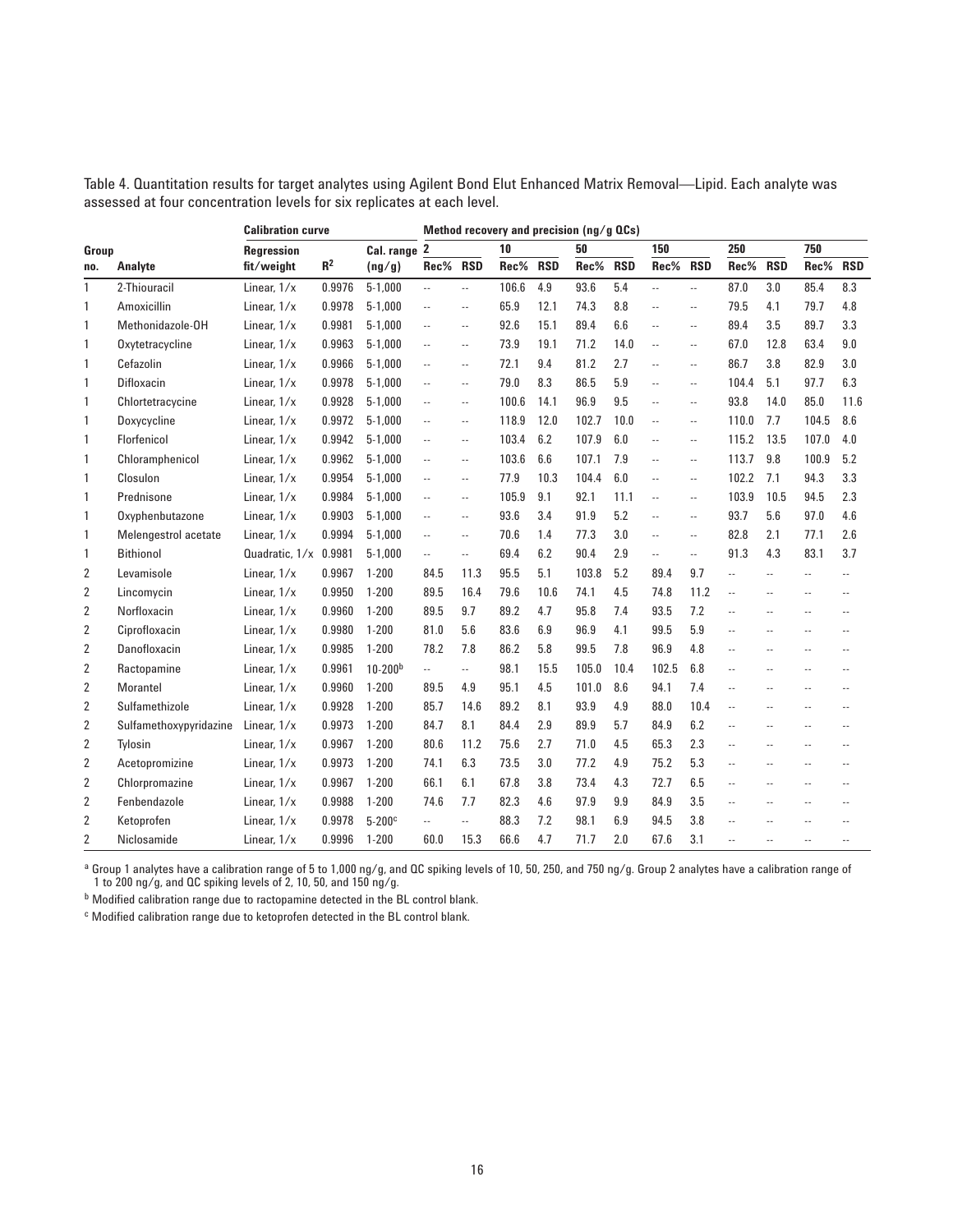

Figure 11. Quantitation of 30 representative vet drugs analyzed in BL using the optimized Agilent Bond Elut Enhanced Matrix Removal—Lipid protocol. The accuracy and precision data were calculated using 24 total replicates at four different spike levels ( $n = 6$  at each level). Error bar = 95% CI. Three tetracycline compound results were generated from an alternative protocol shown in Figure 6. The rest of the compounds used the protocol in Figure 1.

## **Conclusions**

A rapid, reliable, and robust method using protein precipitation extraction followed by Agilent Bond Elut EMR—Lipid and EMR—Lipid polish cleanup was optimized and validated for the analysis of veterinary drug multiresidues in BL. Matrix effects were carefully assessed and compared with traditional C18 dSPE and zirconia sorbent cleanup. Results demonstrate that the optimized EMR—Lipid method provided superior matrix cleanup, and excellent recovery and precision for this type of application.

It is important to note that direct dilution with water was used before injection to make samples amenable to LC/MS/MS and maintain peak integrity of the early eluting analytes. The LC/MS/MS system we used in this study provided adequate sensitivity for using direct sample dilution while still meeting the detection limit requirement. Compared to common dry-and-reconstitution, this workflow saved significant time and effort, and also prevented potential deviation and analyte loss. If instrument sensitivity cannot meet the desired needs by direct sample dilution, a sample concentration step at the end should still be considered. This is usually achieved by sample evaporation and reconstitution. This application demonstrates that selective matrix removal using EMR—Lipid provides significant advantages for complex samples such as BL, in the form of cleaner samples and higher recoveries and precision for multiresidue veterinary drug analysis.

Future work will investigate other complex, high-lipid matrices and target analytes to demonstrate the advantages of clean samples when using enhanced matrix removal.